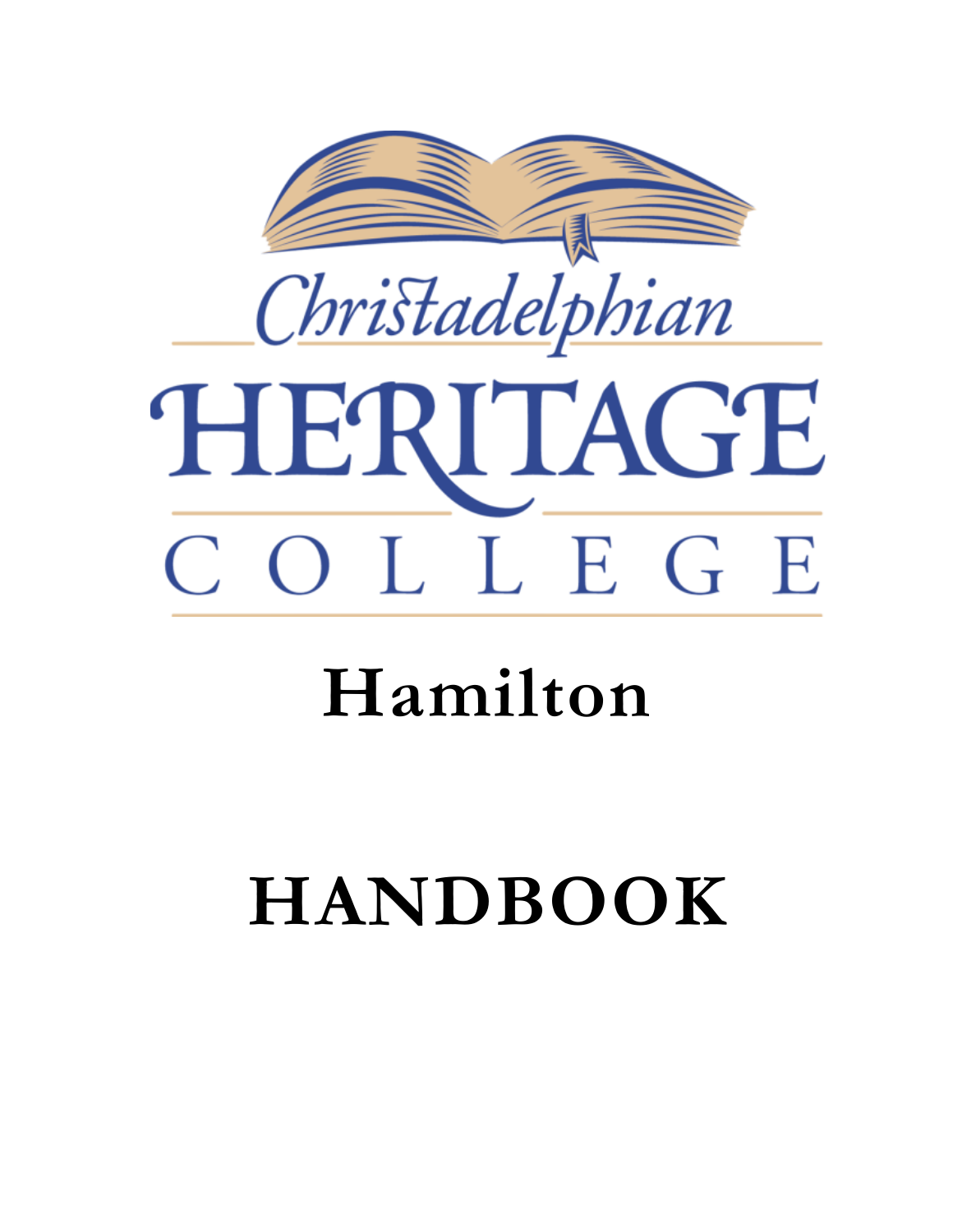## TABLE OF CONTENTS

| $\label{eq:HOMEWORK} \textit{HOMEWORK} \textit{} \textit{} \textit{} \textit{} \textit{} \textit{} \textit{} \textit{} \textit{} \textit{} \textit{} \textit{} \textit{} \textit{} \textit{} \textit{} \textit{} \textit{} \textit{} \textit{} \textit{} \textit{} \textit{} \textit{} \textit{} \textit{} \textit{} \textit{} \textit{} \textit{} \textit{} \textit{} \textit{} \$ |
|-------------------------------------------------------------------------------------------------------------------------------------------------------------------------------------------------------------------------------------------------------------------------------------------------------------------------------------------------------------------------------------|
|                                                                                                                                                                                                                                                                                                                                                                                     |
|                                                                                                                                                                                                                                                                                                                                                                                     |
|                                                                                                                                                                                                                                                                                                                                                                                     |
|                                                                                                                                                                                                                                                                                                                                                                                     |
|                                                                                                                                                                                                                                                                                                                                                                                     |
|                                                                                                                                                                                                                                                                                                                                                                                     |
|                                                                                                                                                                                                                                                                                                                                                                                     |
|                                                                                                                                                                                                                                                                                                                                                                                     |
|                                                                                                                                                                                                                                                                                                                                                                                     |
|                                                                                                                                                                                                                                                                                                                                                                                     |
|                                                                                                                                                                                                                                                                                                                                                                                     |
|                                                                                                                                                                                                                                                                                                                                                                                     |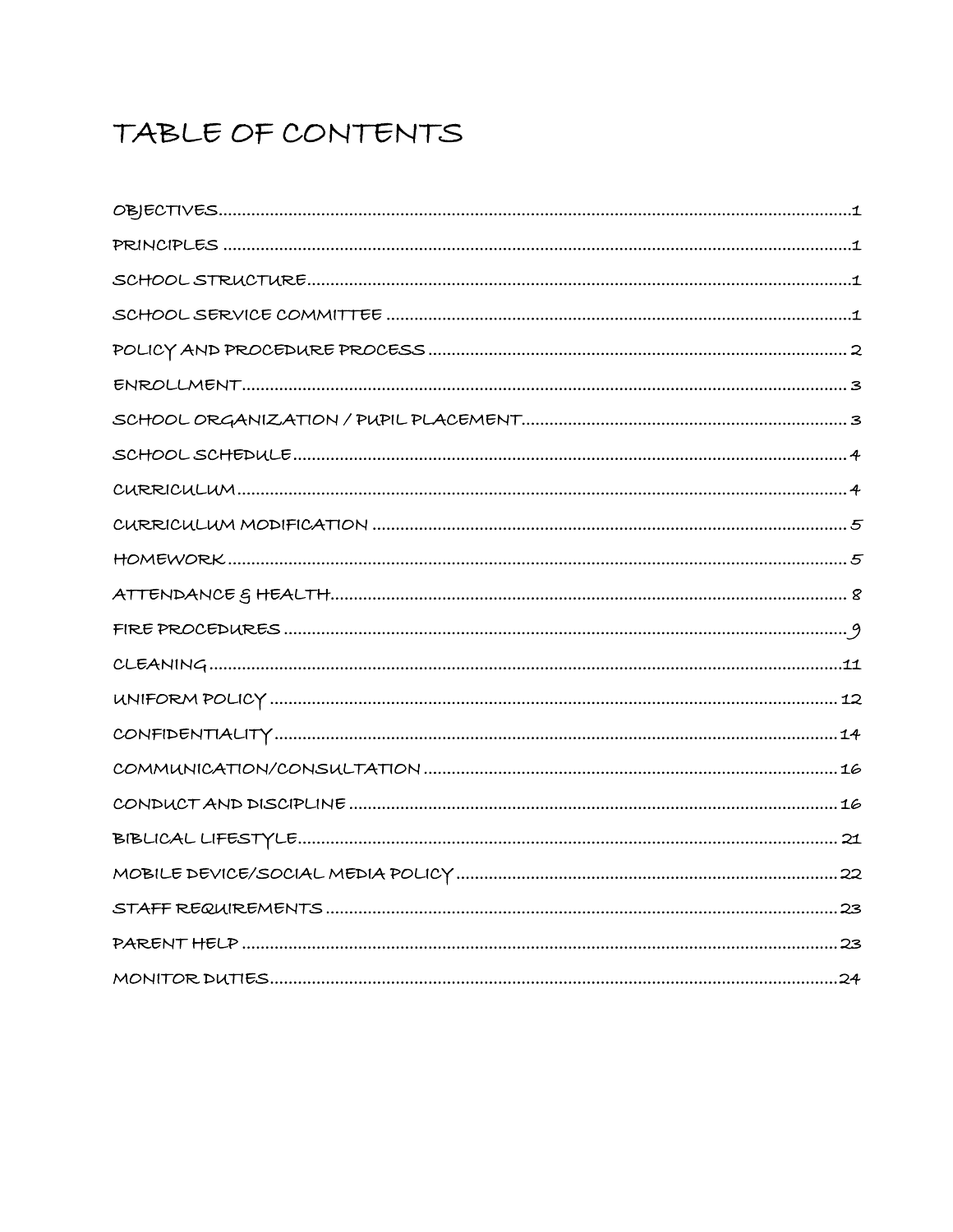## OBJECTIVES

*"These words … thou shalt teach them diligently unto thy children …" (Deut. 6:7)*

- 1. The maintenance of a safe and happy environment that will encourage Godly values and morality and support the work of parents in developing a love of God in their children. This environment will be one where students feel loved, valued and respected and where their individual needs are addressed, where there is respect for authority and where the students reflect acceptable standards of behaviour and dress.
- 2. The provision of quality education within a Biblical context.
- 3. The preparation of the students for the challenges of this modern age by developing in them the basic skills necessary to earn a living and for a life in Christ.
- 4. The operation of the school in a manner which will make attendance accessible to as many Christadelphian children as possible.

## PRINCIPLES

*"Do all to the glory of God" (1 Corinthians 10:31)*

- 1. The school will be conducted in a manner which reflects our responsibility to God and to others.
- 2. Respect for authority and polite behaviour towards others will be actively encouraged and fostered.
- 3. Pupils will be encouraged to love one another. The pupils will be encouraged to see themselves as a "body" or a "family" that works in harmony together.
- 4. Good sportsmanship and respect for discipline will be encouraged. Lack of respect for adults, peers or property will not be tolerated.
- 5. Daily classroom worship and daily combined worship will be conducted and will form the foundation of the school's operations.
- 6. Courtesy and manners will be encouraged at all times.
- 7. Appropriate behaviour will be acknowledged as a positive role model.
- 8. Scriptural role models for boys and girls will be encouraged and will govern the activities in and out of the classroom.

## SCHOOL STRUCTURE

- 1. CHC is accountable to the Hamilton Book Road Christadelphian ecclesia, hereinafter referred to as the overseeing ecclesia(s).
- 2. CHC is a Christadelphian organization operating under the BASF.
- 3. The principal, vice principal and assistant principal (if applicable), as well as all School Service Committee members will be members in good standing of ecclesias operating under the BASF.
- 4. Formal communication between the overseeing ecclesia(s), CHC staff and the School Service Committee will be managed by the Principal or Vice Principal, School Service Committee chair (or appointed delegate(s)) and the Recording Brother(s) of the overseeing ecclesia(s) (or appointed delegate(s)).

## SCHOOL SERVICE COMMITTEE

- 1. The role of the School Service Committee is one of governance. The School Service Committee sets the policies and oversees the management of the school through the Principal. Much of the School Service Committee's work is delegated to working committees and the Principal who is the manager of the school's operations.
- 2. The School Service Committee will report on its operations to participating ecclesias at least once a year.

The school service committee feels communication among all parties involved in CHC must be maintained. To accommodate this objective, we invite all those participating in CHC to all Service Committee meetings.

Committee meetings are held every other month or when deemed necessary. Time and place may vary but will be announced before hand to all concerned. During some meetings sensitive issues are discussed and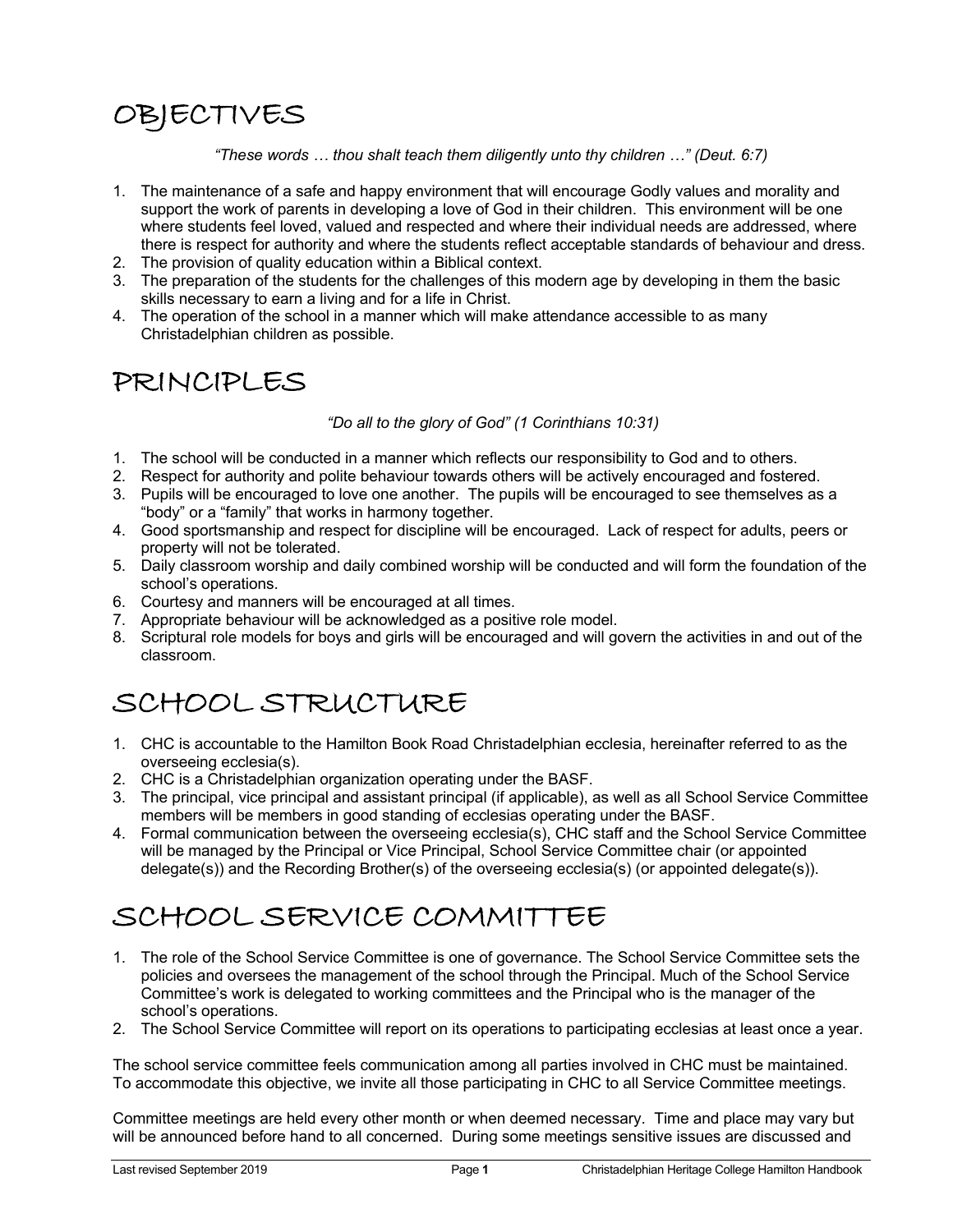cannot be shared with non-Committee members, therefore issues of this nature will be left to the end of the meetings allowing time for non-Committee members to exit.

## POLICY AND PROCEDURE PROCESS

In order for any organization to function effectively, policies and procedures must be drafted and implemented. The following are guidelines to ensure that appropriate processes are followed in creating and putting such policies and procedures into effect.

The operation of CHC may be divided into two main areas: its business affairs, and its day to day operations. As a general rule, policies and procedures having to do with its day to day operation will be drafted by the staff, while those having to do with its business affairs will be drafted by the Service Committee or a delegated subcommittee. Identification of the need for any policy or procedure may be done by any member of the CHC community. In order to remain in effect, all policies and procedures must have final approval by the Service Committee and the Arranging Boards of the overseeing ecclesia(s).

#### **Daily School Operation: (e.g. Uniform Policy)**

- 1. Identify need for policy or procedure.
- 2. Refer to principal or vice principal.
- 3. Principal or VP agrees that policy or procedure is needed.
- 4. Policy is referred to individual or staff subcommittee to be drafted.
- 5. Policy is approved by staff committee. (may be returned to drafters for revisions)
- 6. Policy is approved by Principal/VP/Asst. Principal. (may be returned to drafters and/or staff committee for revisions)
- 7. Policy is referred to Service Committee for review and final approval. (may be returned to staff for revisions)
- 8. Policy is referred to the overseeing ecclesia(s) for review and approval

#### **Business Operations (e.g. Staffing)**

- 1. Identify need for policy or procedure.
- 2. Refer to Service Committee.
- 3. Committee agrees that policy or procedure is needed
- 4. Committee will normally refer to subcommittee to draft policy or procedure but may in limited circumstances draft as a committee.
- 5. Committee reviews and approves policy or procedure (may return to subcommittee for revisions, if applicable.)
- 6. Policy or procedure is referred to parents for review and feedback (may return to Committee for revisions, if applicable.)
- 7. Policy or procedure receives final approval from the Service Committee.
- 8. Policy is referred to the overseeing ecclesia(s) for review and approval

As a general rule, all deliberations of the Service Committee regarding new policies and procedures will be open to all as regular Service Committee meetings. In limited circumstances, when the Committee has failed to reach a resolution in an open committee meeting, it may choose to continue deliberations on its own. In these cases, those drafting such policy or procedure shall be informed confidentially of the reasons for referral. In all cases, the final decision will be made at an open committee meeting.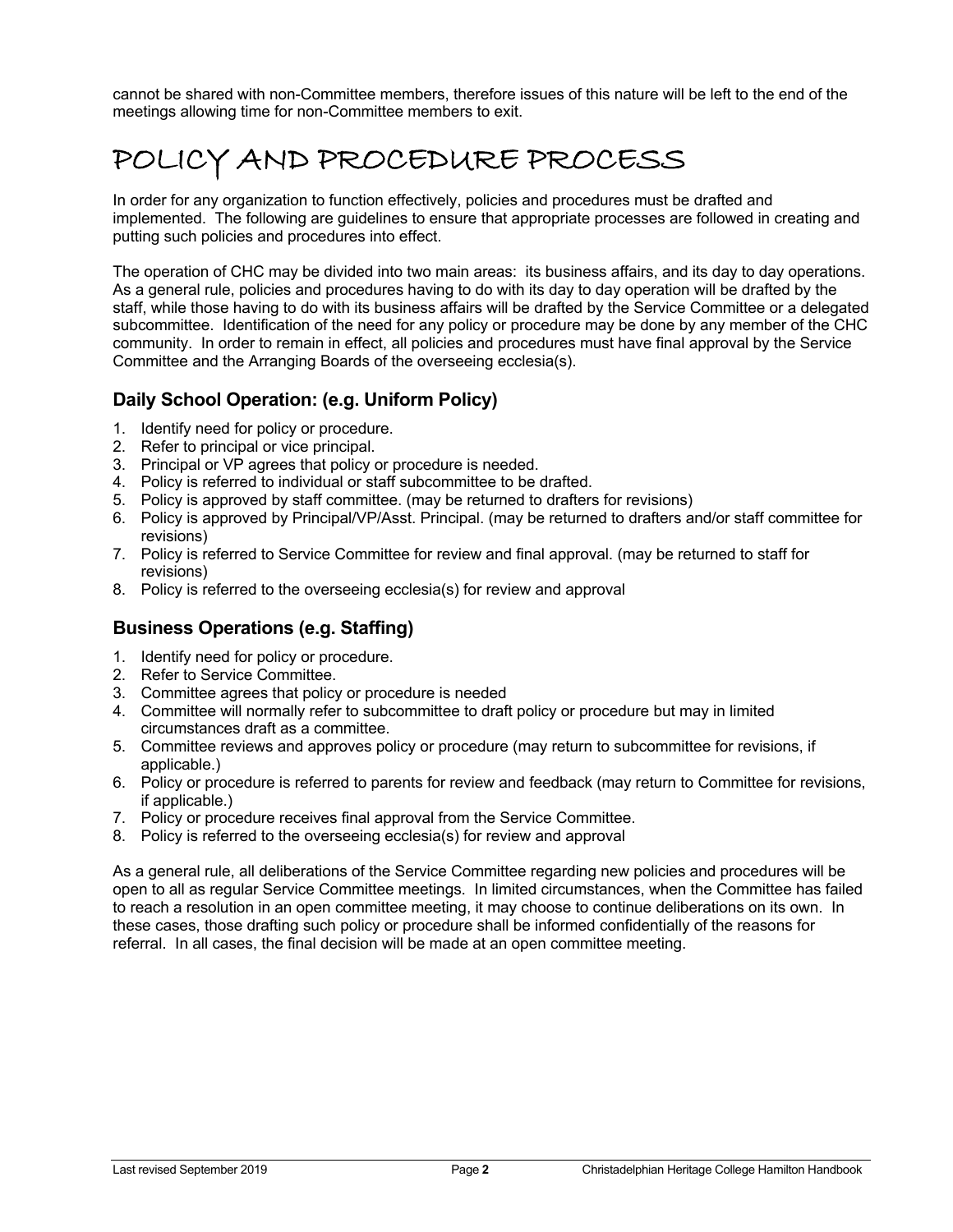## ENROLLMENT

Before enrolling in Heritage College, students and their families will be required to participate in an interview with CHC administration.

Enrollment for Heritage College will be limited to children of Christadelphians or children who regularly attend a Christadelphian Sunday School and have done so for at least 6 months. All applications are subject to review by the School Service Committee. Parents must agree to the school's policies and objectives and submit the applicable forms.

Home schooled children who meet the above requirements are welcome to participate in CHC extracurricular activities with the administration's approval. All associated costs will be borne by the student's parents. Home schooled children whose parent(s) are volunteering at the school are welcome to accompany their parent(s).

Registration forms for current students will be sent home on the third Monday in March, and will be due by the third Monday in April. Registration forms for new students will be made available and due on the same dates.

New registrations will be accepted up until August 15. Any requests for enrollment past June 15 will be considered by the service committee. A month's notice is required for any new enrollment requests.

When students leave CHC, either by choice or by graduation, they and their families will be asked to participate in an exit interview/survey with CHC administration.

## SCHOOL ORGANIZATION / PUPIL PLACEMENT

One of the school's primary tasks is to ensure that all children are experiencing successful learning. All academic records of pupils and their social, emotional and physical developments are considered. This is the task of the teaching staff and is conducted in consultation with parents as required.

When students enroll at CHC, a review of their school records will be done by the staff in consultation with the Learning Resource Teacher (LRT), if applicable. An interview with the parents will also be conducted. If required, an interview and testing of the student will also be undertaken by CHC staff.

In cases where a student has completed a grade at CHC, and staff do not feel that it would in the student's best interest to promote them to the next grade, consultation and communication will have taken place throughout the school year with parents and administrators. Staff will recommend that the student repeat the current grade. If the parents disagree, staff may elect to promote the student on a one month trial basis, and reassess progress. Every effort will be made to arrive at a mutually agreeable solution; however, the school must reserve the right to make the final determination. This process shall also apply when a student has been promoted to the next grade and staff do not feel that they are thriving.

The following class structures are based on the present situation. Class groups may change from year to year depending on student enrollment and teacher availability.

Class Groups:

Group 1: Senior Kindergarten Group 2: Grade  $1 - 2$ Group 3: Grade  $3 - 4$ Group 4: Grade  $5-6$ Group 5: Grade  $7 - 8$ 

Junior Kindergarten is not offered at CHC.

Grades are separated for core subjects where possible (i.e. Math and Language).

CHC welcomes students from other schools to visit CHC. Visitors may attend CHC for one day per term.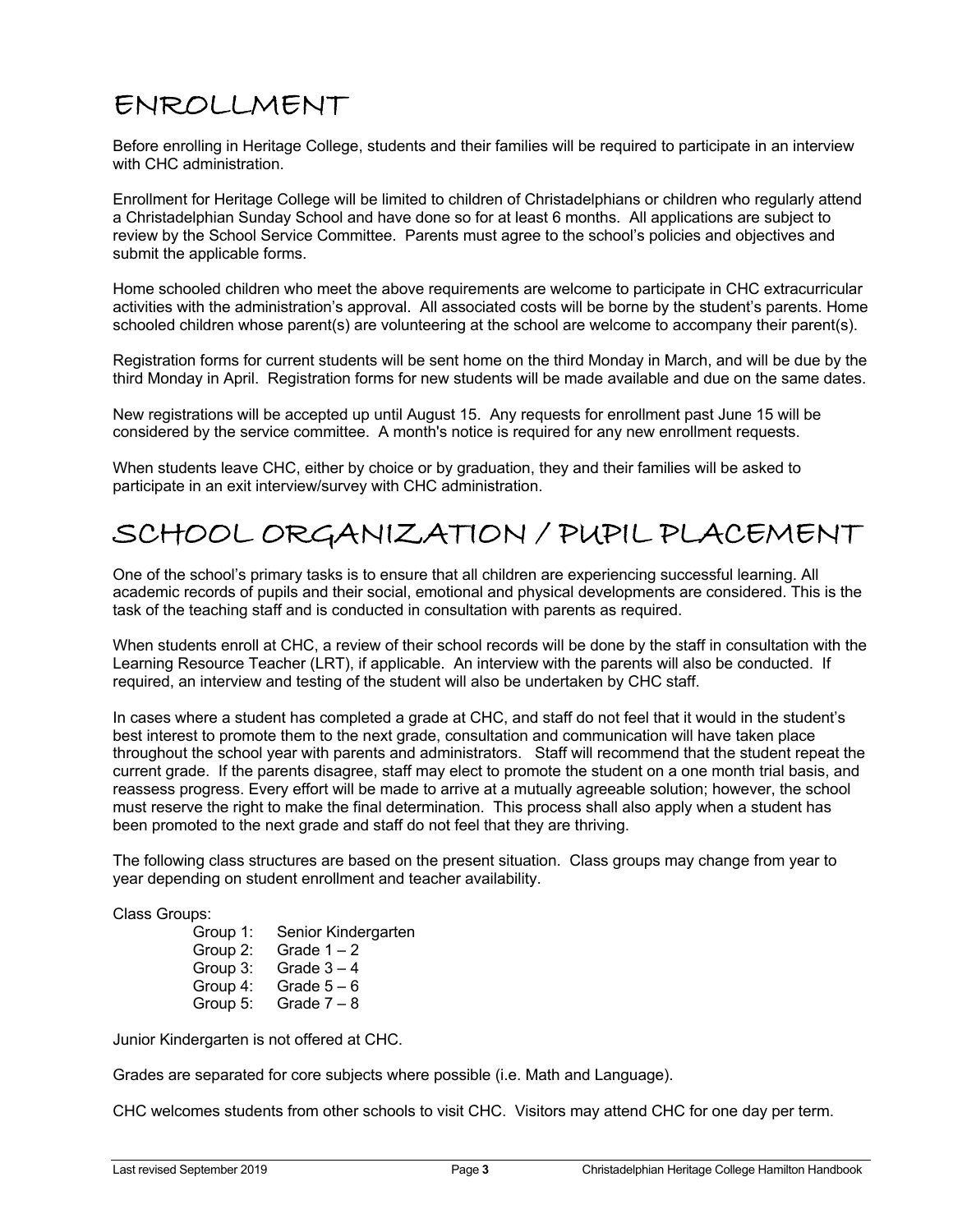## SCHOOL SCHEDULE

An open house barbeque will be held at 6:00 pm on the Thursday prior to school commencing.

The first full day of school will be the Tuesday following Labour Day. This will be the first day of school for Kindergarten students as well, no matter which regular scheduled days they will be in attendance.

| <u> Monday – Thursday</u> |                         |                       |
|---------------------------|-------------------------|-----------------------|
|                           | Entry bell              | $8:45$ am             |
|                           | <b>Monitored Recess</b> | 10:30 am $-$ 11:00 am |
|                           | Lunch                   | 12:15 pm $-$ 1:00 pm  |
|                           | <b>Dismissal</b>        | $3:15 \text{ pm}$     |
|                           |                         |                       |

Fridays will be home schooling days used to fulfill curriculum requirements, for school field trips and for visiting the local library, catching up on work that students might be having trouble with, instrumental music lessons, etc.

Kindergarten students will attend school for a minimum of two full days each school week on Mondays and Wednesdays or Tuesdays and Thursdays.

Winter Holidays, March Break and other statutory holidays will follow the public school schedule.

For all holiday weeks (when the holiday falls on a Monday) CHC will run from Tuesday - Thursday. School will end for the year on the second or third Wednesday in June (determined at the August staff meeting), followed by a school field trip on the following Monday.

### CURRICULUM

The goal of Christadelphian Heritage College is to provide education in a biblical context that will meet or exceed the Ministry of Education curriculum standards. The school will keep current and informed on the current Ministry of Education and Training guidelines and will take these into account. Curriculum will continually be evaluated. The present curriculum was originally developed using a system of metrics to evaluate each program available to us, and has been continually reviewed and updated throughout our operation.

A systematic study of the Bible is obviously an integral part of the curriculum. Opening exercises and Bible study times will be held daily. Teachers may decide whether or not to include special event workbooks during Bible Study i.e. Little Disciples Winter Gathering (Camp Trillium), Kids' Camp.

The following curriculum will be used for core subjects:

| English /<br>Language                                                                                  | Math                    | Science /<br>Health                   | French                                                                 | Social Studies                                                                                                                                                                                 |
|--------------------------------------------------------------------------------------------------------|-------------------------|---------------------------------------|------------------------------------------------------------------------|------------------------------------------------------------------------------------------------------------------------------------------------------------------------------------------------|
| Various:<br>A Beka, Bob<br>Jones.<br>Modern<br>Curriculum<br>Press,<br>Handwriting<br>Without<br>Tears | A Beka & Math-<br>U-See | Modified A<br>Beka/Ont.<br>Curriculum | Grade 4-8 French<br>Essentials, Visages<br>1,2&3 On y Va<br>(Gr. 7, 8) | Grade $K - 6$<br>A curriculum<br>developed by<br>our staff<br>consists three<br>strands:<br>Canadian<br>Ancient<br>$\bullet$<br>(based on<br>Daniel 2)<br>A continent<br>Grade $7-8$<br>A Beka |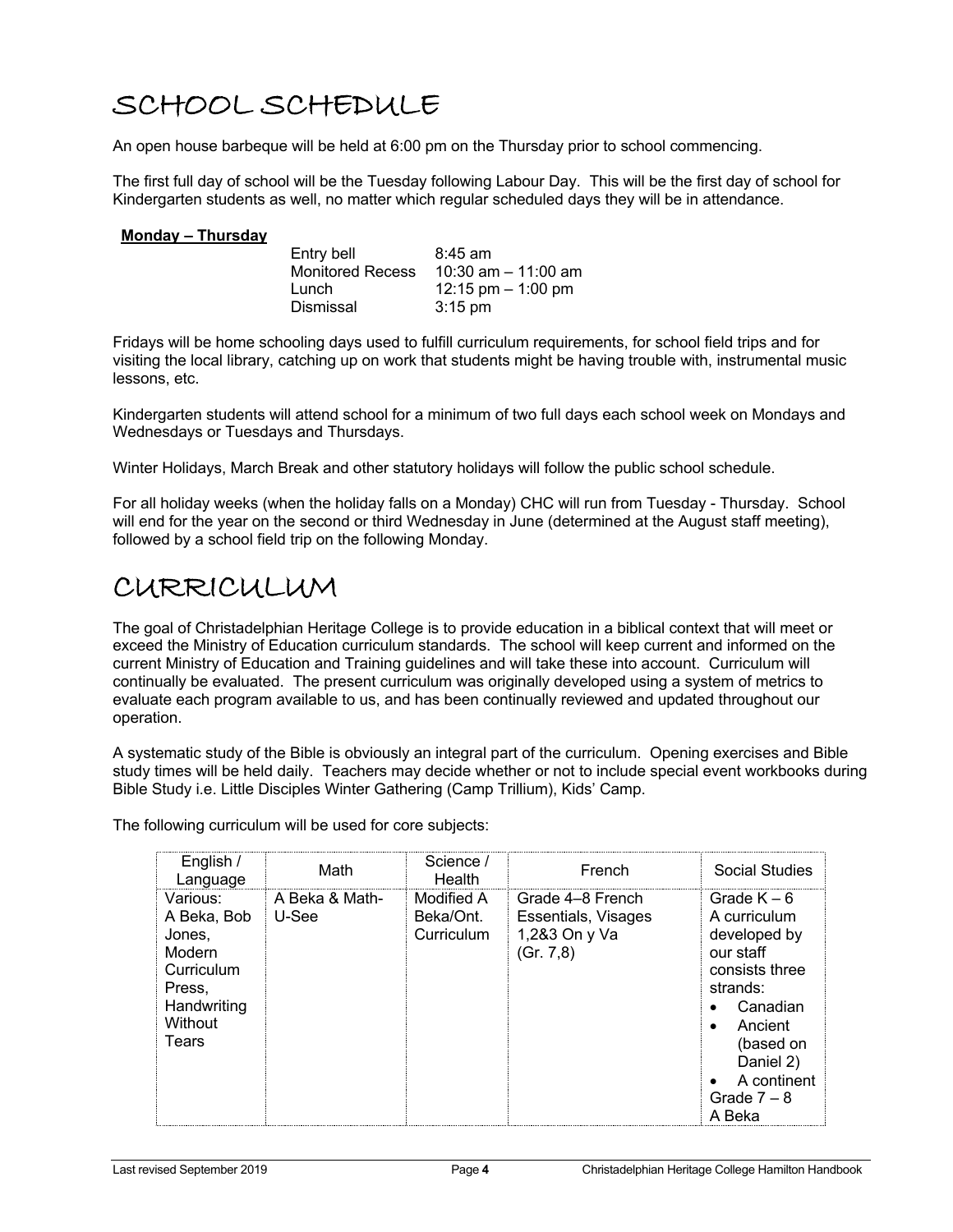Formal evaluation of a student's progress in the curriculum will be in the form of two progress report cards on the last week of October and March and two regular report cards on the last week of January and June. Regular informal parent-teacher communication throughout the school year will be encouraged.

In all subjects, 50% will constitute a pass.

Field trips will take place periodically throughout the school year. Teachers are requested to plan at least one class field trip per term. Field trips will generally be approved by the Principal or Vice Principal, however any field trip requiring an overnight stay must be approved by the Service Committee. Class field trip budgets will be determined by using the field trip budget allocation. Staff members can contact the committee Treasurer for class field trip amounts. There will also be field trips which involve the whole school, e.g. Brantwood Farms, Wild Waterworks, etc. These will be organized by a Field Trip Coordinator.

## CURRICULUM MODIFICATION

A student may have curriculum content of a subject modified in the event that the student cannot meet the expectations of the subject curriculum or exceeds the expectations of the subject curriculum on a consistent basis.

If, after consultation with the resource teacher and the principal or vice principal, a student's classroom teachers feel a student's subject curriculum should be modified, they will inform the student's parents of the suggested modifications.

If a student's parents feel a subject curriculum should be modified for their child, they may suggest this to their child's teacher. If a resource teacher is available they will be consulted in the school's decision as to whether such modification should take place.

This modified plan will only be carried out with the approval of all of the following parties: student's parents, student's teacher, and CHC principal or vice-principal. A teacher may decline approval of this plan based on limited resources and/or time. If an agreement cannot be reached, the parent may elect to request reassessment at a later date. If an agreement is reached, the Curriculum Modification Outline form will be completed, signed and filed in the student's OSR in the CHC office.

## HOMEWORK

Homework is an important part of all students' learning processes. Good work habits require a joint effort between students, teachers and parents. Homework is important for the following reasons:

- to reinforce school activities
- to extend/broaden school activities
- to provide drill/practice for specific skills
- to complete unfinished tasks
- to provide parents with an opportunity to become involved in the child's learning
- to promote/foster regular study habits in children

#### **Homework Guidelines**

Based on school nights i.e. Monday through Wednesday

| Kindergarten: 5-10 minutes | Grade 5: 50 minutes |
|----------------------------|---------------------|
| Grade 1: 10-15 minutes     | Grade 6: 60 minutes |
| Grade 2: 20 minutes        | Grade 7: 70 minutes |
| Grade 3: 30 minutes        | Grade 8: 80 minutes |
| Grade 4: 40 minutes        |                     |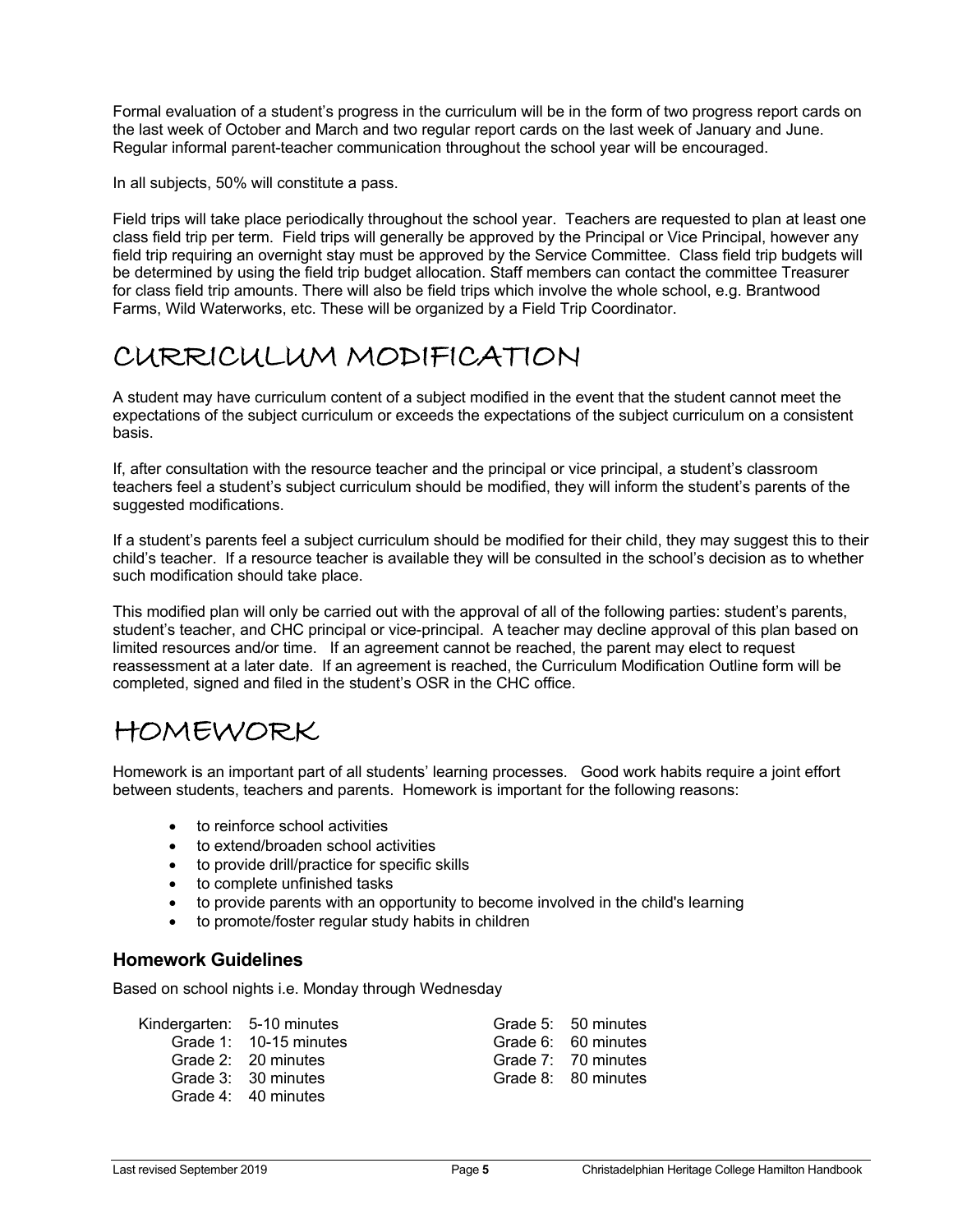- Extra homework and/or lessons are expected on Thursday night that can be completed at home on Friday mornings. This is required in order to complete the program requirements since the school operates on a four-day week.
- When assigning homework, teachers will take into consideration ecclesial functions.
- When homework assignments are consistently not being completed, parental contact is essential (phone calls, notes in agendas, etc). An appropriate plan of action should be developed between the student, parent, and teacher. This plan should be appropriate to the child's needs and home influences.
- Students are to record homework tasks and prepare materials for homework assignments daily before dismissal.
- Within 24 hours of an assignment deadline a parent or guardian must communicate the reason/s for the failure to submit the task on time to the teacher.
	- o Extensions will only be considered for illness or serious problems beyond the student's control.
	- $\circ$  For each day that the task is late the assignment will receive a 10% penalty. The penalty includes weekends. 0% will be allocated after one week.
	- $\circ$  The student will be required to submit the task, even though 0% may have been allocated due to lateness. In this way the student will ensure he/she completes the requirements of the curriculum.

#### **Homework suggestions for Students**

- The student should ensure that he/she has recorded all tasks as required by the teacher.
- The student needs to make sure he/she has the items required for homework before leaving the classroom.
- The student must make sure he/she understands all tasks assigned.
- The student needs a quiet place in the home to complete work tasks. Make sure the workspace is well lighted. Tasks should be completed away from distractions, i.e. television or music.
- Set a regular time, suitable for both the student and parents, to complete homework tasks.
- Keep a box/container of supplies on hand so the student does not have to search for the things needed. (pencils, pens, leads, crayons, scissors, glue, tape, dictionary, ruler, etc).
- Make certain a parent checks over assignments, signs necessary work and signs your agenda.
- The student needs to plan time wisely. Work should not be left for the last night before a test or assignment is due.
- The student is to ask for help from a parent only if help is needed. Students are not to expect parents to do the tasks.
- If there is a good reason why the student cannot complete assigned homework a parent needs to write a short note to explain.
- Regular review will help prepare the student for quizzes and tests. Suggestions for review include the following:
	- $\circ$  Studying any key words and definitions in the chapter or unit of study and using the glossary to help if one is available.
	- o Reading over important sections that were covered in class.
	- o Reviewing any charts, diagrams, maps, etc.
	- o Using any study guides or review questions given by the teacher.
	- $\circ$  Using all classroom materials textbooks, exercise book, workbook, worksheets, etc.
	- $\circ$  Asking an adult, older brother or sister, or even a classmate, to "quiz" the student.

## LIBRARY POLICY

*"Whatsoever things are true, honest, just, pure, lovely and of good report … think on these things" Philippians 4:8*

#### **1. Purpose**

This policy provides guidelines for the selection and use of literature in classes and in the College Library.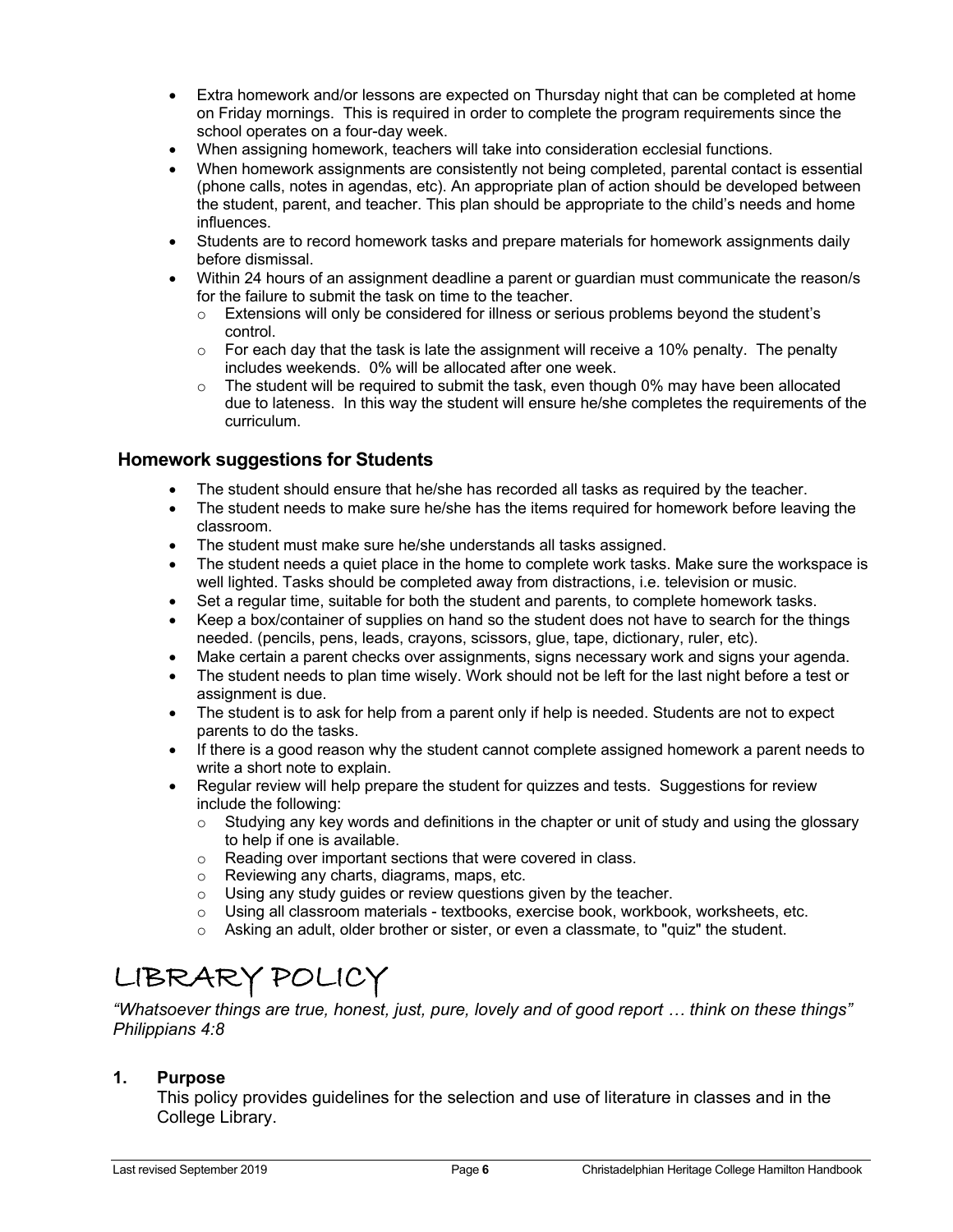#### **2. Definitions**

2.1. *Good literature* means that which has a worthwhile and thought-provoking theme, a tightly-constructed plot, excellent literary style, well-drawn characters and which upholds and enhances the values taught in the Bible.

#### **3. Policy Statement**

Heritage College endorses the reading of good literature and endeavours to provide wholesome texts for study in English and a range of good literature for borrowing through the Library.

#### **4. Book Selection for Classroom Use**

The following are the terms of reference for selecting books for the College Library collection and for class use in English or language.

- 4.1. The College should encourage the use of books where the theme and characters display biblical values such as integrity, justice, selflessness, endurance, honesty, courage, duty, thoughtfulness, care for others, and self sacrifice, which children can admire and emulate. The behaviour of less than admirable characters should be clearly shown as wrong, just as the Bible does.
- 4.2. Books chosen for class use should reflect a scriptural and not a humanist point of view on things like absolute truth, morality, human rights, the Bible, race, gender, esteem for others, discipline, respect for parents and authority.
- 4.3. Consideration should also be given to selection of books of high 'literary merit' for classroom novels. Evidence for this could come from literary reviews or literary prizes received by the book (or author for other works).
- 4.4. Books to be studied in classes should be chosen with particular care, keeping in mind the age of the children, as these books will be seen by parents and children to have the school's approval.
- 4.5. Books to be studied in classes, when viewed across the whole school, should show a range and a balance of family stories, adventure, poetry, proverbs, fantasy, war, humour, personal drama, biography, intrigue and mystery just as the Bible does.
- 4.6. When making a decision about the acceptance or rejection of a book, a judgment must be made as to whether any area of concern is a key theme or dominant idea in the book. If the book is sound in its theme and structure and there are a few minor areas of concern, this should be taken into account.
- 4.7. Before any book is used in a classroom it must be approved by the school principal or vice-principal.

#### **5. Book Selection for Library Use**

- 5.1. When purchasing fiction for the Library, the Librarian will ensure that there is a variety of good literature in the collection at all levels in order to encourage a lifelong love of reading and to meet the recreational reading needs of the students.
- 5.2. All fiction should be pre-read and meet the criteria outlined in the table below before being placed in the Library.
- 5.3. Reconsideration will be given to fiction which may attract parental objection. The Principal or Vice-Principal will make the final decision.
- 5.4. Fictional books containing any of the topics listed below will be deemed unsuitable for inclusion in the Library collection unless they meet the descriptions shown:

| <b>TOPIC</b>    | <b>PRIMARY</b> | <b>SECONDARY</b>                     |
|-----------------|----------------|--------------------------------------|
| <b>Violence</b> | None at all    | Only if incidental to the main theme |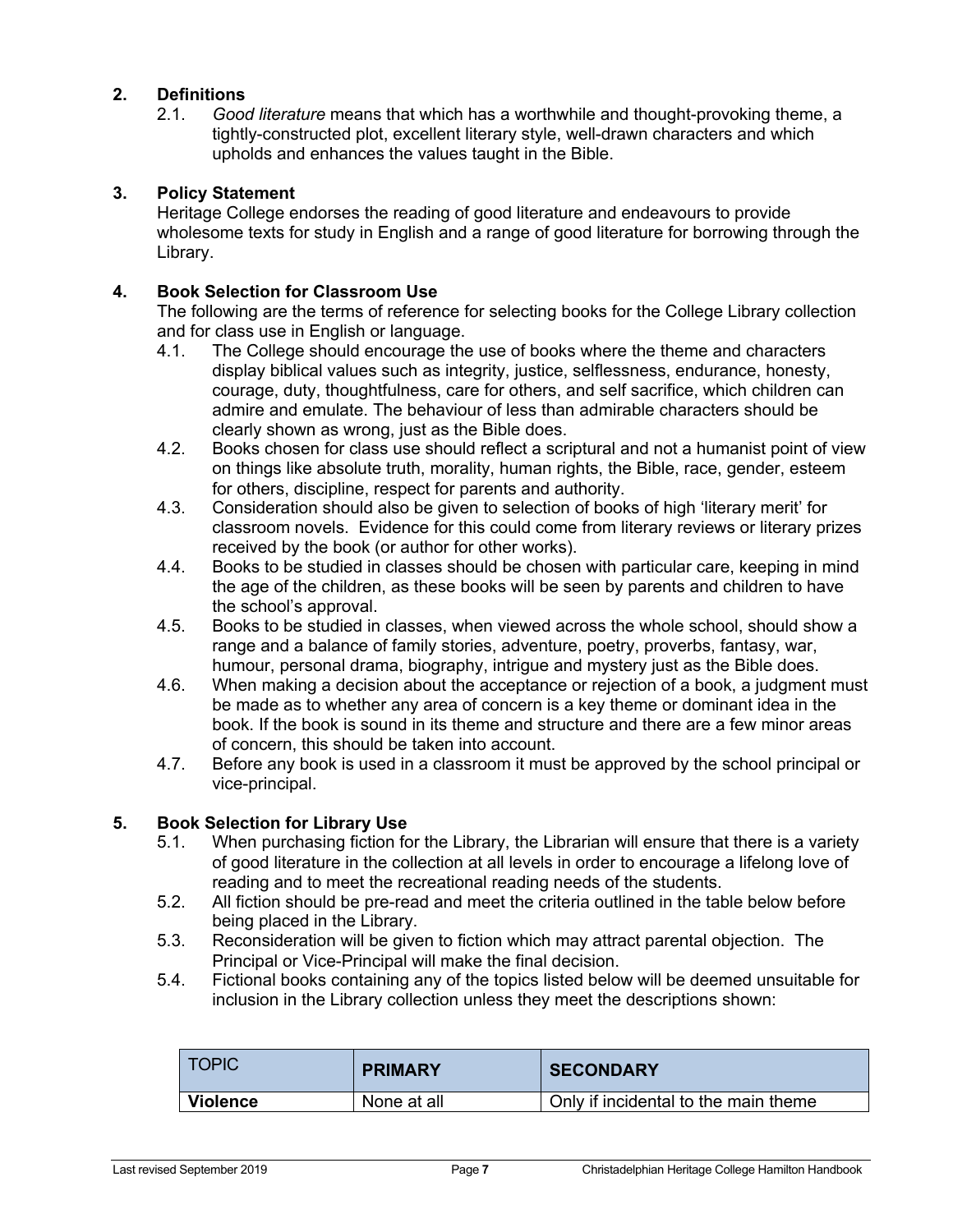| <b>Immorality</b>                | None at all                                                                                                  | Only if an illusion or vague reference<br>without explicit detail. Not essential to<br>the main theme of the story |
|----------------------------------|--------------------------------------------------------------------------------------------------------------|--------------------------------------------------------------------------------------------------------------------|
| <b>Disrespect for</b>            | Not the main theme                                                                                           | Reference only if incidental to the main                                                                           |
| adults or authority              | See 4.1, 4.2                                                                                                 | theme                                                                                                              |
| <b>Bad Language</b>              | None at all                                                                                                  | Not a pervasive aspect of the story and<br>characters                                                              |
| <b>Drugs</b>                     | None at all                                                                                                  | None at all, except possibly a passing<br>reference.                                                               |
| <b>Science Fiction</b>           | Choice of material<br>that has a positive<br>outcome. Titles and<br>authors need to be<br>carefully selected | Choice of material that has a positive<br>outcome. Titles and authors need to be<br>carefully selected             |
| <b>Dysfunctional</b><br>families | None at all                                                                                                  | None at all if this is promoted as being<br>OK.                                                                    |
|                                  |                                                                                                              |                                                                                                                    |
| <b>Blended families</b>          | Care to be exercised                                                                                         | Care to be exercised                                                                                               |
| <b>Biblical / Doctrinal</b>      | Care to be exercised                                                                                         | Only if not essential to the main theme of                                                                         |
| error                            |                                                                                                              | the story.                                                                                                         |
| <b>Horror</b>                    | None at all                                                                                                  | Titles and authors need to be carefully<br>selected.                                                               |
| <b>Sorcery</b>                   | None at all                                                                                                  | Only if incidental to the main theme                                                                               |

## ATTENDANCE & HEALTH

- 1. Children should be in attendance at school unless they are unwell or approval has been given by the teacher and/or principal for the child to be absent. If approval has not been given, the following policy will be applied: After five unapproved absences, the teacher will call the family to explain the impact on student learning. After ten, the Principal will arrange for a parent-teacher meeting. After fifteen, a letter will be placed in the student's OSR.
- 2. The school should be telephoned prior to school commencement time to inform the teacher that the child will be absent.
- 3. In the event of illness or injury at school, every attempt will be made to inform parents or emergency contacts if parents cannot be reached. Alternative caregivers will be sought if necessary.
- 4. Being on time for all school work and functions is a sound principle to teach our children and show by our example.
- 5. Field trips are part of the school curriculum and should be considered mandatory, except when the teacher requires otherwise. Please make every attempt for your children to attend all field trips.
- 6. Athletic programs are mandatory for all students, except when exempted by the teacher.
- 7. The hosting ecclesia will be informed in cases relating to public health.

The following are common health issues that have appeared at CHC in the past.

#### **Head Lice**

Head lice are insects found on the heads of people. Having head lice is very common. Head lice are most commonly found on the scalp behind the ears and near the neckline at the back of the neck, and are rarely found on the body, eyelashes, or eyebrows. The symptoms of head lice infestation include a tickling feeling of something moving in the hair, itching, caused by the allergic reaction to the bites, irritability, and sores on the head caused by scratching. The sores may sometimes become infected.

Lice checks will take place as necessary. If head lice are found on a student or teacher at CHC, the entire school will be checked. Any students with lice will be sent home until the problem is cleared up. Anyone returning to school after having lice will be checked before being admitted, and a second check will be done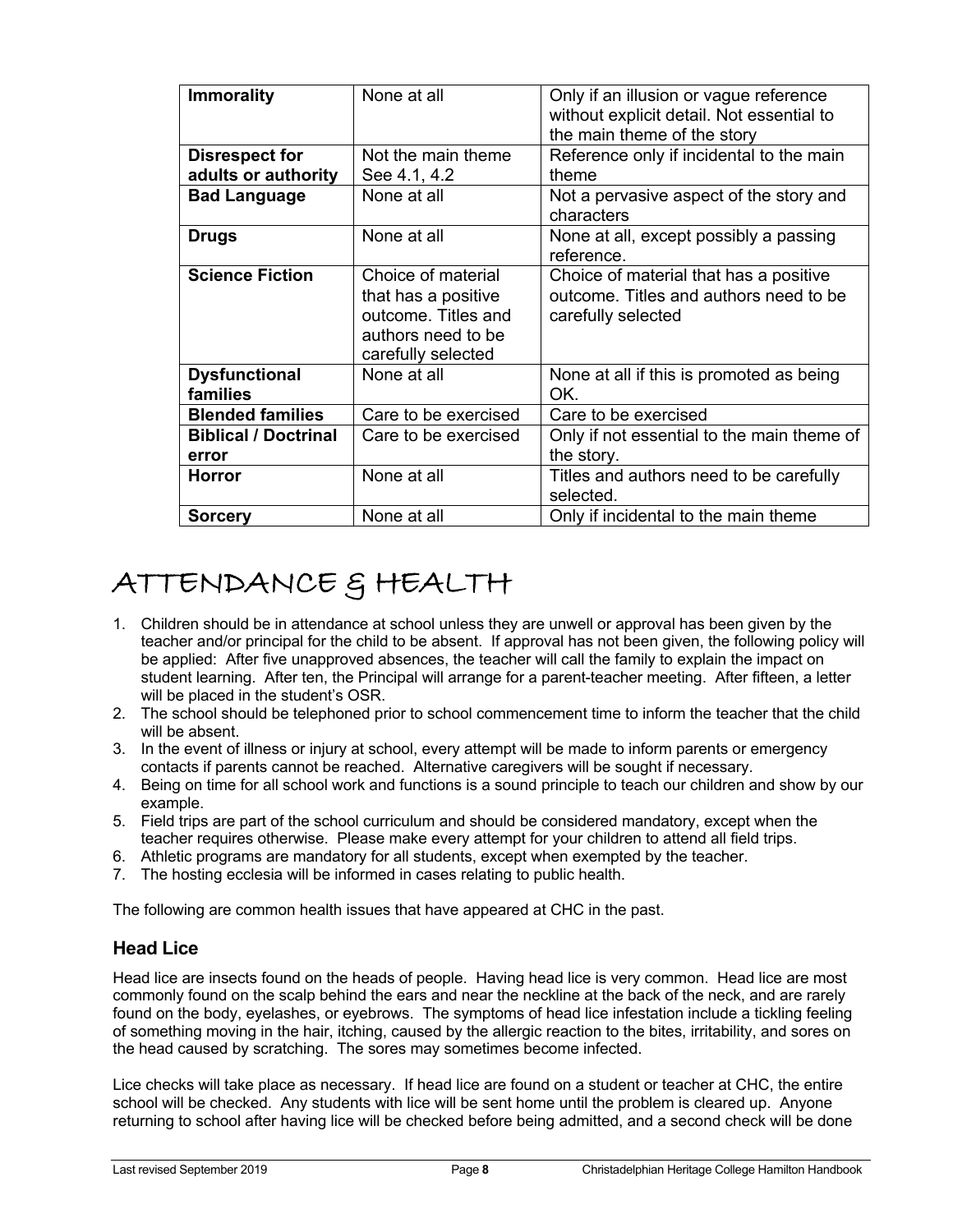seven days later. If the decision of the individual checking for lice is challenged, a doctor's note will be required for readmission.

#### **Noroviruses**

Noroviruses are a group of viruses that cause gastrointestinal (stomach and intestines) illness. This illness is commonly called the "stomach flu" (not at all related to influenza which causes respiratory illness.) These infections are seen more in the fall and winter months, often in outbreaks. They usually do not cause serious problems.

Symptoms may appear as soon as 10 hours or as long as 48 hours after exposure. They may include nausea, vomiting, stomach cramps, diarrhea, muscle aches, fatigue, headache, and fever with chills. The symptoms may last from 12 to 60 hours. But infected persons usually feel better in 2 to 3 days.

Students who have been ill with one or more of these symptoms are required to remain home while experiencing the symptoms and for an additional two full days after the symptoms have abated.

#### **Chickenpox**

Chickenpox is caused by the varicella-zoster virus. It is most common in children and usually mild; however, when adults get it, they can be very sick.

Chickenpox begins with a fever, followed in a day or two by a very itchy rash. The rash starts with red spots that turn into fluid-filled blisters. New blisters may form during the next few days, and after a few days, crusts form over the blisters.

Chickenpox spreads easily through the air or by touching the fluid in a chickenpox blister. The virus usually takes 14-16 days to develop, but may take anywhere from 10-21 days after contact with an infected person. Chickenpox is contagious 1-2 days before the rash appears and at least 5 days after.

Students who have contracted chicken pox are not permitted to return to school for at least five days after the rash has appeared. The rash must have scabbed over before returning.

In situations where serious health issues are present at the school, the Principal will inform all Participating Ecclesias without naming specific cases.

### FIRE PROCEDURES

#### **IF YOU DISCOVER A FIRE**

- 1. Evacuate persons in immediate danger.
- 2. Sound the alarm of fire
- 3. Confine the fire by closing doors.
- 4. Proceed with evacuation duties.
- 5. Telephone the Fire Department at 911.
- 6. Give address as 522 Book Road East, Ancaster.

#### **IF YOU HEAR THE ALARM OF FIRE (evacuation duties)**

- 1. Children will line up in prearranged area.
- 2. Teachers are to lead students outside via nearest exit.
- 3. One teacher is to check washrooms, classrooms for remaining students.
- 4. Head count of the students to be taken at prearranged meeting area, a safe distance from the building.
- 5. Telephone the Fire Department at 911.
- 6. Give address as 522 Book Road East, Ancaster.

#### **Police Services phone number (905) 546-4930 Fire Services address: 661 Garner Road East, Hamilton**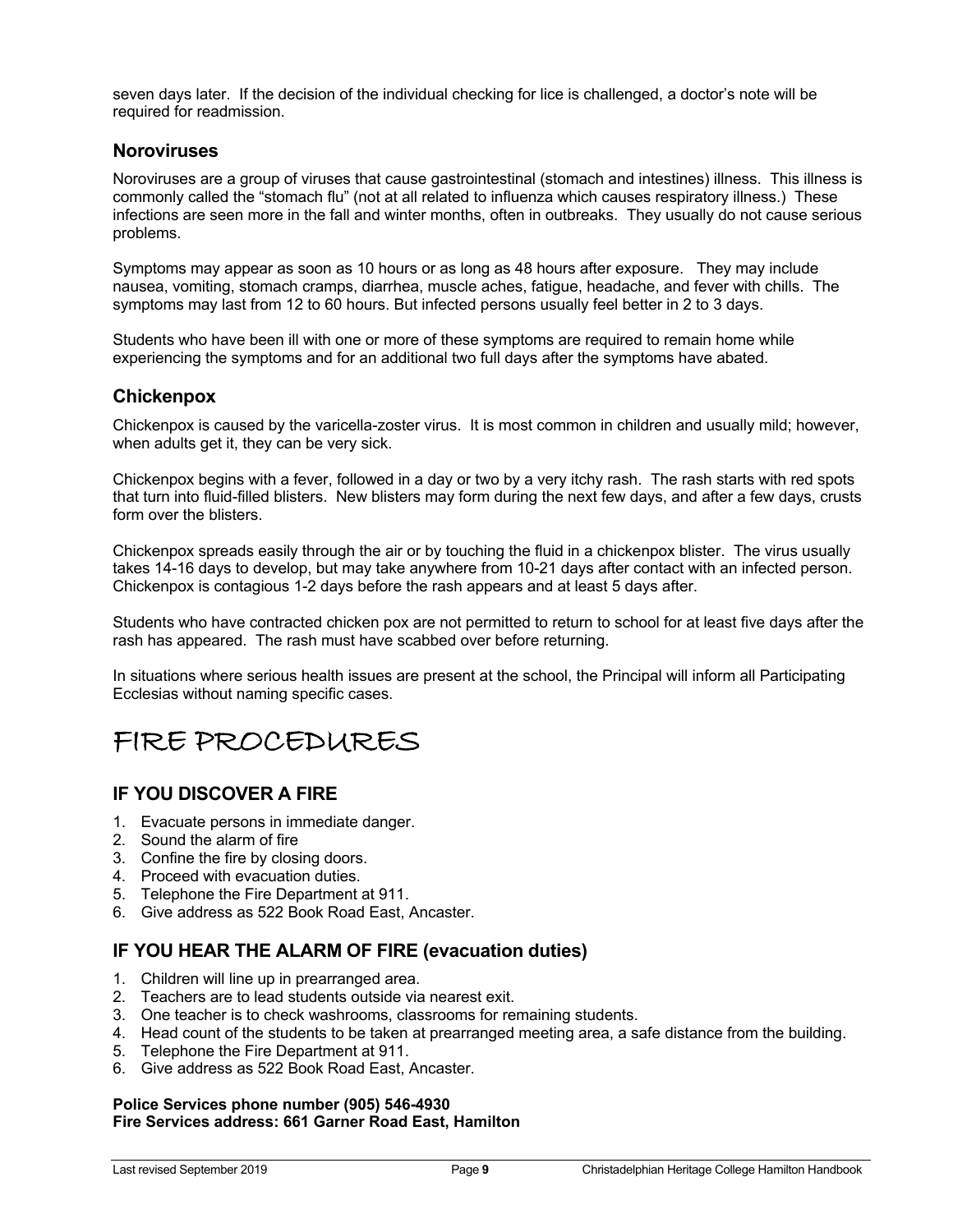#### **In General**

- 1. Keep hallways, passageways and exits (inside and outside) clear of any obstructions at all times.
- 2. Do not permit combustible materials to accumulate in quantities or locations which will constitute a fire hazard.
- 3. Promptly remove all combustible waste from all areas where waste is placed for disposal.
- 4. Keep access roadways, fire routes and fire pumper connections clear and accessible for Fire Department use.
- 5. Have a working knowledge of the fire alarm system and how it is reset.
- 6. Arrange for a substitute in your absence if you have fire duties to perform.
- 7. Distribute to occupants/employees, the fire safety procedures which apply to them (also post emergency procedures near all exits or fire alarm pull stations).

#### **Building Maintenance Person's Responsibilities**

- 1. Check, test and inspect fire safety equipment as per the Ontario Fire Code and note it in the log book.
- 2. Ensure exit doors are functioning and clear from hazards, snow, etc.
- 3. Maintain the fire alarm system and other fire protection equipment in operating condition, at all times.
- 4. Have a working knowledge of the fire alarm system and how it is reset.

#### **Office Staff's Responsibilities**

- 1. Keep the emergency plans up to date with current names, phone numbers and addresses.
- 2. To ensure that the emergency numbers are posted conspicuously in the office.
- 3. Telephone the Fire department giving name and address of the school. (designate will do so if off premises)

#### **Supervisory Staff and/or Principal's Responsibilities**

- 1. Be in complete charge of the approved Fire Safety Plan and the specific responsibilities of the personnel.
- 2. Designate and train sufficient assistants to act in this position, during any absence from the building.
- 3. Educate and train all building personnel and occupants in the use of the existing fire safety equipment, and in the actions to be taken under the approved Fire Safety Plan.
- 4. Post the exit(s) to be used by each classroom in case of evacuation.
- 5. Ensure that a schematic diagram (floor plan) showing Fire Alarms, Fire Extinguishers is posted at the main entrance.
- 6. Fire Drills shall be held three (3) times in each of the Fall and Spring terms. (6 times a year total)
- 7. Designate someone to check washrooms.

In the event of fire, the supervisory staff shall:

- 1. Ensure the fire alarm has been activated.
- 2. Supervise the evacuation of the occupants.
- 3. Upon arrival of the firefighters inform the Fire Officer regarding conditions in the building.
- 4. Provide access and vital information to firefighters (e.g. master keys for service rooms, classrooms), location of handicapped persons. (if applicable)
- 5. See that the FIRE ALARM SYSTEM IS NOT SILENCED OR RESET until the Fire Department has responded and the cause of the alarm has been investigated.
- 6. Do not re-enter the building prior to consultation with the Senior Fire Official on scene.
- 7. Alternate Alarm System: A hand bell will sound. Verbal instructions will follow and the school will be evacuated IMMEDIATELY by the supervisory staff.
- 8. When the situation is under control, inform the hosting ecclesia's Arranging Board.

#### **Teachers' Responsibilities**

- 1. Familiarize students with prescribed exits from the school as well as alternate exits.
- 2. Post exit signs in a prominent location in the classroom … at eye level for the students.
- 3. Ensure students are aware of procedures to be followed in case of emergency. Particular attention should be given to students who are away from their classroom. (e.g. in the washroom, hallways).
- 4. Practice evacuation procedures with the class:
	- a. Single file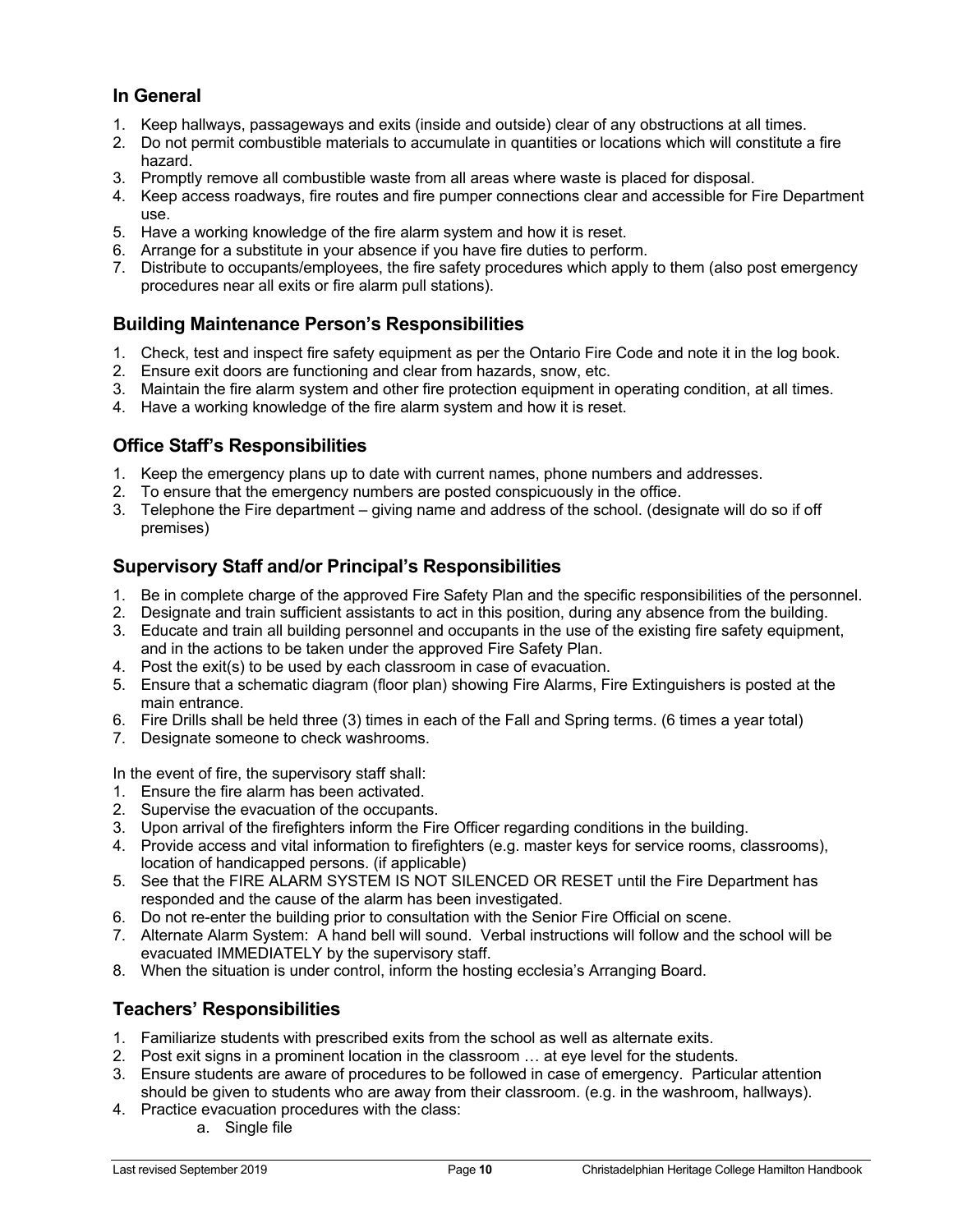- b. Quiet
- c. Walk quickly
- d. Who holds the exit door open?
- e. Line up in designated location
- 5. Take the roll and let the principal/designate know whether or not all students are accounted for.
- 6. Close all doors when the classroom is vacant.
- 7. Close all doors and windows during an alarm if it is safe to do so.

#### **Support Staff/Visitor Responsibilities**

Follow the "Fire Emergency Procedures for Christadelphian Heritage College".

#### **Location of Fire Alarms**

- $\bullet$  Inside east side entrance, north side of wall
- $\bullet$  Entering hallway from foyer, right side of doorway

#### **Location of Fire Extinguishers**

- $\bullet$  Inside west entrance door
- $\bullet$  Entering main auditorium from foyer on right doorway wall
- ◆ Entering front main doors into foyer, north/west wall
- $\bullet$  Entering hallway from foyer, south wall
- ◆ Entering east entrance door
- $\bullet$  In the kitchen
- In the furnace room

## CLEANING

Cleaning at CHC takes place daily on school days. In addition, thorough cleaning takes place on Wednesdays before Bible class and tidying prior to the weekend.

Cleaning teaches our students to appreciate the use of the facility so generously provided by the Book Road ecclesia. It also helps maintain a good relationship with the ecclesia by demonstrating our commitment to care for the facility to the best of our ability.

By involving the students in cleaning tasks, we teach them to care for personal and community property and to maintain an orderly and healthful environment.

#### **Daily Classroom Clean-up**

Teachers are responsible for ensuring that their classrooms are cleaned daily, including the following items: wiping down all hard surfaces (blackboards included), vacuuming, stacking books neatly, straightening desks and chairs and putting away all supplies. Extra care will be taken at the end of the school week on Thursdays to help prepare for weekend cleaning.

#### **Daily CHC Clean-up outside of classrooms**

Approx. 3:05-3:15pm

- Pick up garbage in office, school entrance and shoe area
- Pick up garbage in school hallway and foyer
- Pick up garbage and straighten chairs in main hall
- Sanitize doorknobs & phones in office and all entrances
- Straighten chairs in lunch area
- Sweep kitchen floor
- Sweep lunch area floor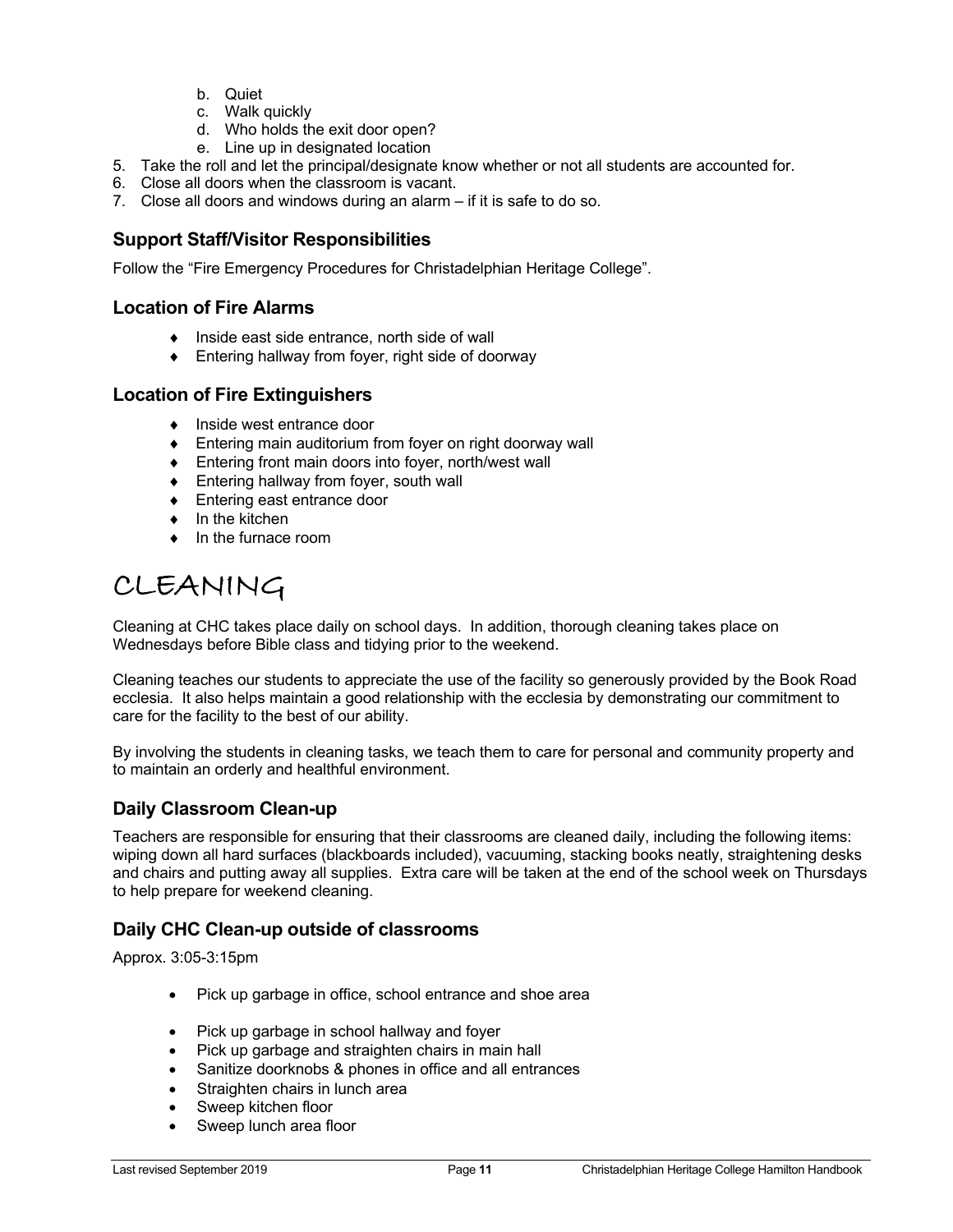- Empty kitchen & lunch garbage (Tues, & Thur.) and take out to curb on Tuesdays
- Collect all recycling and take to curb on Tuesdays
- Bring in garbage and recycle bins Wednesday morning following pick up
- Clean all foyer door windows
- Straighten indoor shoe mats (roll and place in storage room Thursdays)

These duties will be divided between the various classes at the beginning of each school year.

#### **Weekend Cleaning**

1. The ecclesial cleaners have asked that the school be left extra tidy at the end of the day on Thursdays for them to do their regular weekend cleaning.

**Wednesday Cleaning (**An individual will be assigned for these duties at the beginning of each school year.)

- 1. Clean the kitchen (surfaces and floors).
- 2. Tidy up and vacuum all carpeted areas if not already done by students.
- 3. Tidy all bathrooms.
- 4. Cleaning supplies, mops and buckets are in the cleaning/maintenance room.
- 5. Please put all garbage in the outside garbage bins, just outside the east entrance.
- 6. If you are unable to fulfill your responsibility please arrange for a replacement.

## UNIFORM POLICY

Parents must accept the dress code prescribed by the School.

- 1) Parents will be consulted from time to time on changes to the style of the school uniform.
- 2) The process for non-compliance with the uniform will be as follows:
	- (1) A warning note will be sent home to be signed by the parent.
	- (2) 15 min. detention during which the student will write out the uniform policy
	- (3) Parents will be asked to bring the appropriate item or pick up the child from school. Children will be expected to complete any missed schoolwork.
- 3) Visiting students are asked (not mandatory but the school's preference) to wear navy bottoms and white tops.
- 4) Swimwear will consist of bathing trunks for boys and bathing suits for girls (no exposed midriffs for girls).
- 5) Students may wear outer cardigans or CHC hoodies over the basic uniform. These items are to be plain and dark navy with the CHC (or CHHS) logo or no writing/logos whatsoever.
- 6) Students are requested to wear uniform items purchased through CHC only as determined prior to the beginning of the school year.
- 7) Socks must be worn from October 1st through April 30th.
- 8) Indoor all black shoes (no colours or white on them) **that fit** with a back or back strap (no sandals or slippers). Safety is the key!
- 9) Uniforms should always be clean and neat.

#### **HAIR & JEWELLERY**

At CHC we believe that hair and jewelry, with respect to how they are worn, are extensions of our dress code. Therefore, there are certain expectations for all students related to both of these areas:

#### **HAIR**

- 1) should be natural and appropriate in style and colour and should not draw to it undue attention. Neither boys nor girls are permitted dramatic hairstyles and/or hair colours.
- 2) all hair accessories should be plain and from the school colours: navy, black or white.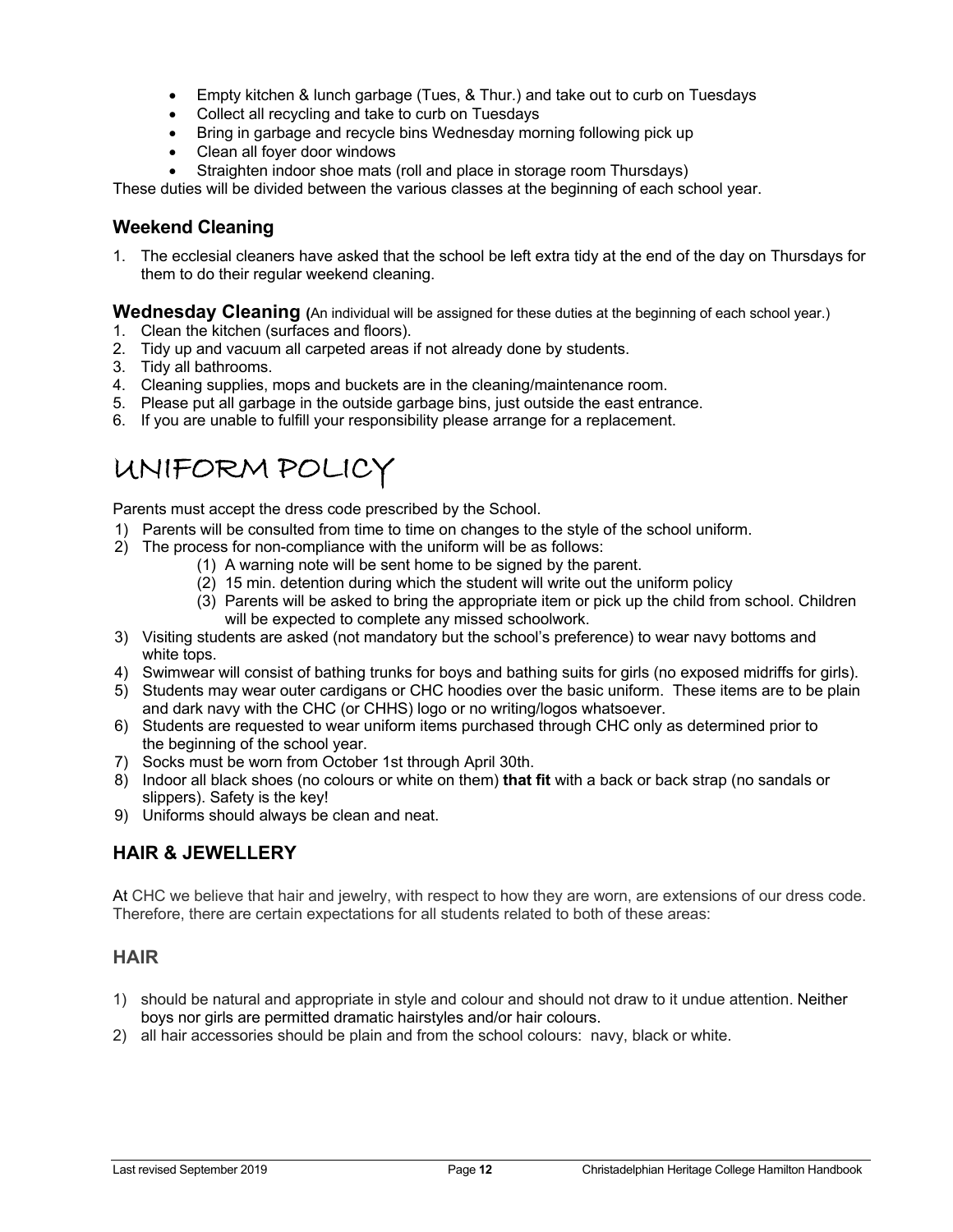#### **JEWELRY**

**Jewelry** must be in good taste and subdued in nature. Earrings, while permitted for females, must be either a stud or a small ring. **No other facial and/or body piercing rings are permitted**. Final decisions on this matter are at the discretion of the administration. Bracelets and necklaces should not be worn.

#### **GIRLS – Grades (JK) SK to 8**

- White polo shirt with CHC logo (JK/SK wear navy polos)
- Navy skort
- Socks or tights are to be dark navy.

#### **GIRLS – Grades 9-12**

- Navy polo shirt with CHC logo
- Khaki Skort
- Navy socks or tights

Socks or tights must be worn through November 1 to April 30.

#### **BOYS – Grades (JK) SK to 8**

- Navy pants or shorts and white polo shirt with CHC logo
- Socks to be navy.

#### **BOYS – Grades 9-12**

- Khaki pants or shorts and navy polo shirt with CHC logo
- Navy socks

#### **Gym Uniform**

All students are required to have CHC Heritage Hawk t-shirt, a pair of navy shorts and track/sweat pants for all sports activities i.e. soccer, gymnastics, basketball, skating, cross-country running, track & field. This is supplied by CHC using the Activity Fee. This uniform is to be worn to CHC on gym days or other days as notified by the vice principal. Street clothes will not be accepted as a gym uniform. Plain white socks can be worn on gym days.

#### **Anyone having difficulty purchasing any uniform items should request financial assistance from the individual in charge of financial assistance. Such requests and assistance will be kept in confidence.**

## Child Protection Policy

- 1. It is our desire that the children in our care experience the precious love of God as they learn in a Bible centred environment. It is our aim to provide a suitable and safe environment for both students and staff.
- 2. We recognize that as teachers or supervisors, we do not have the authority to administer physical punishment. We cannot use forceful apprehension except to restrain a child for their own safety, the protection of property, or if the safety of another person is at risk.
- 3. A child shall not be held, hugged, or otherwise touched against his or her will if they or their parents express concerns for this means of expression. Under no circumstances must a child be inappropriately touched and teachers and supervisors shall be alert to this kind of abuse.
- 4. An "open door policy" shall apply where adults are alone with a student. We will not leave a child alone in the company of only one adult in a closed room, unless the adult is the parent or legal guardian.
- 5. We will not speak to any child in a demeaning manner.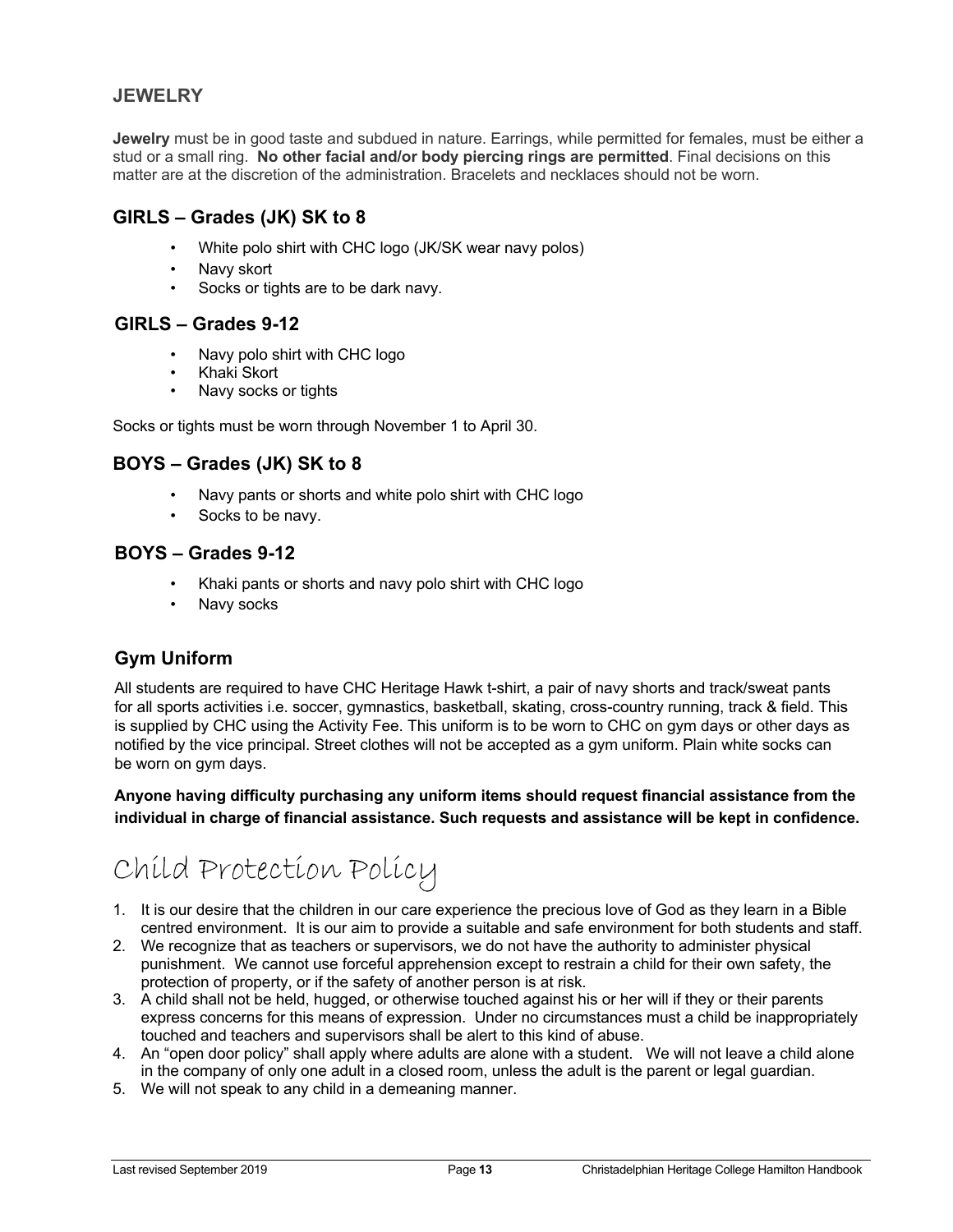- 6. It is our aim to deal quickly and thoroughly with such matters so that children, teachers and supervisors may feel confident that the environment shows due care for health and safety of all its members in a manner consistent with the laws of Christ and the statutes of Ontario.
- 7. If a teacher or supervisor has good reason to believe that they are dealing with an abused child, that teacher or supervisor with the principal or vice principal shall report the suspicion to the appropriate authorities in accordance with the Ontario Child and Family Services Act (http://www.elaws.gov.on.ca/html/statutes/english/elaws statutes 90c11 e.htm). Where this is the case, a report shall immediately be given to the CHC Service Committee chair.
- 8. Any contact to or from CAS shall be reported to the Principal and Service Committee chair.
- 9. We understand that it may be necessary to suspend a teacher or supervisor if an investigation involves questions in respect to their duty of care.

## CONFIDENTIALITY

*"He that covereth a transgression seeketh love; but he that repeateth a matter separateth very friends." (Proverbs 17:9)*

#### **Aims**

- 1. To give all staff and volunteers clear guidance as to their professional roles.
- 2. To ensure good practice throughout the school which is understood by pupils, parents and staff.
- 3. To ensure that all information that a staff member or volunteer receives in the course of their responsibilities, or observes regarding individuals at the school, is not shared with others unless required by their duties or authorized by the principal.

#### **Rationale**

- 1. For children and their families to enjoy privacy from gossip.
- 2. For students, staff, parents and committee members to recognize that inappropriate sharing of information can be damaging to individuals and families.
- 3. To enable the school to be fair to all its community.
- 4. For children and adults to have disciplinary matters dealt with according to school policy and out of the eye of the wider school community.
- 5. To enable the school to provide a safe, secure learning environment.
- 6. To hold and safeguard information received.
- 7. To remind the school community that there is a general expectation that a professional approach will be used in all matters of confidentiality.

#### **General Guidelines**

- 1. School issues and problems should not be discussed at ecclesial functions (i.e. Memorial Meeting, Bible Class, CYC)
- 2. Sensitive student and/or staff and family information will only be disclosed to committee members and/or overseeing AB members in limited circumstances as directed by the principal and Service Committee and is not to be shared with non-committee or non-AB members except with committee approval.
- 3. At committee meetings, matters such as pupil suspension or expulsion, personnel issues and personal details of any member of the school community will be dealt with in the confidential section of the meeting. This information will not be shared with any non-Committee member except on a need-to-know basis as determined by the Principal and Service Committee.
- 4. Communication between the school and parents will be handled by the teachers and/or administration if required as outlined in the Discipline Policy.
- 5. Sensitive financial information will be limited to the Treasurer, Bookkeeper and Financial Aid team.
- 6. Individuals who are responsible for serious confidentiality violation(s) will be asked to meet with the administration, Service Committee and/or overseeing ecclesia(s) arranging board(s).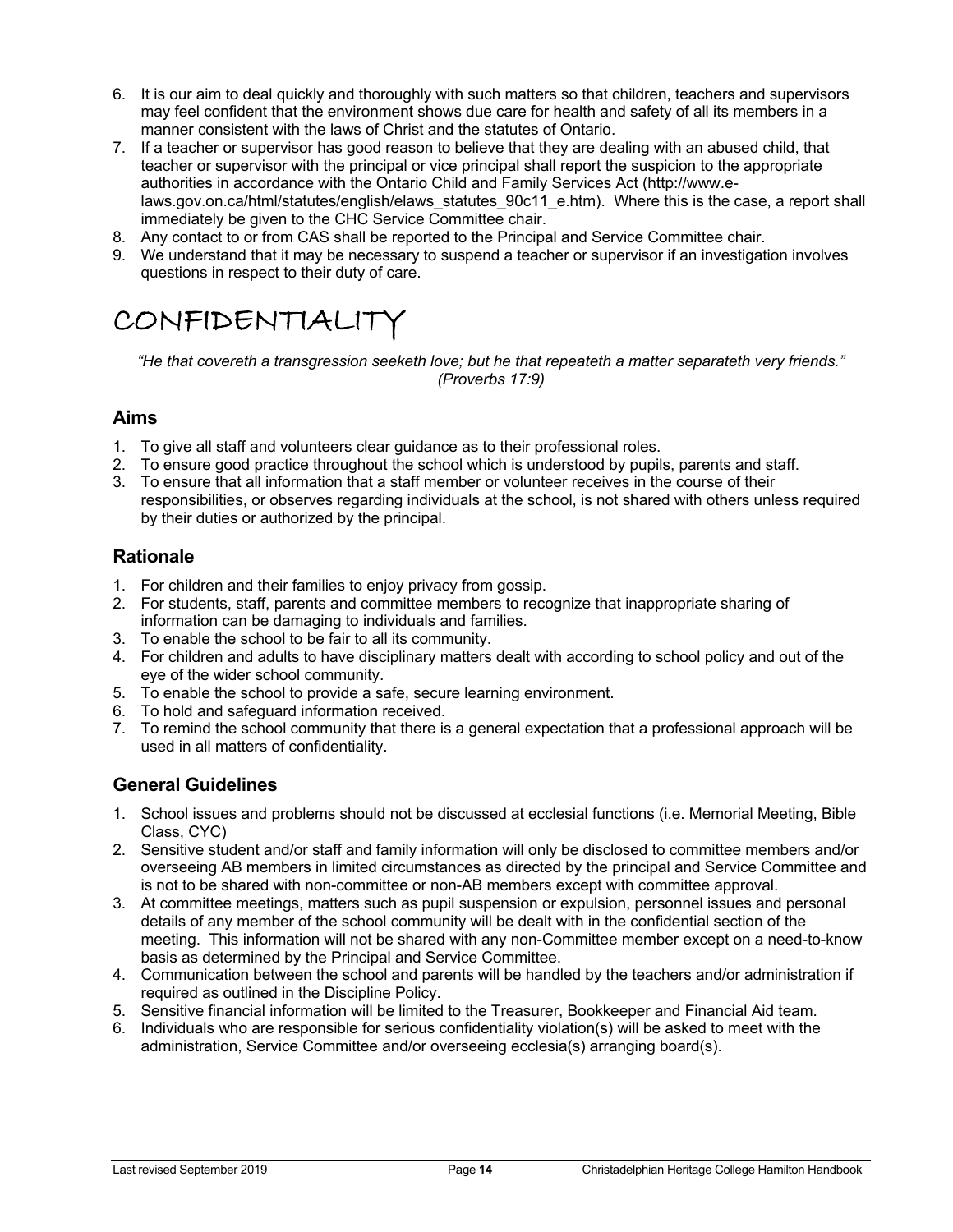#### **Student Confidentiality**

- 1. Parents must expect that anything discussed with a teacher about their child may be shared with other teachers in the same grade, and/or the principal/vice principal. If the teacher feels that other individuals should be informed, the teacher will notify the parent.
- 2. Staff will not discuss details of individual cases arising in staff meetings to any person without a direct professional connection to and interest in the welfare and education of the individual concerned.
- 3. Parents are to discourage their children from relating personally identifiable classroom information regarding other students' behaviour, academic progress, grades, or family issues. This guideline does not apply in cases of bullying or other abuse.
- 4. Staff will not enter into detailed discussions about a child's behaviour with other children or their parents.
- 5. In cases where a student is deemed to be a threat to others, a detailed report will be made to the Service Committee, who will then refer the information to the overseeing ecclesia(s) Arranging Boards. In such cases, notes and records normally restricted to teacher and administrator use may be made available.
- 6. As detailed in the Dispute Resolution policy below, parents may choose to appeal a child's suspension or expulsion to the Service Committee and, if a satisfactory resolution is not reached, to the overseeing ecclesia(s)' Arranging Board(s). In such cases, notes and records normally restricted to teacher and administrator use may be made available.
- 7. Individuals working in the school will not report cases of poor learning or pupil discipline outside the classroom except in line with school policy.
- 8. It is important that class teachers and support staff are aware of some confidential matters in order to support individuals. These staff will respect the sensitivity of such cases and not divulge information to people unconnected professionally with the individual concerned.
- 9. Access to students' Ontario Student Records is strictly limited as required by the Ministry of Education (http://www.edu.gov.on.ca/eng/document/curricul/osr/osr.html).
	- Every student has the right to have access to his or her OSR.
	- The parents of a student have the right to have access to the student's OSR, until the student becomes an adult (age eighteen).
	- Office staff may access these records in the performance of their duties only.
	- Other staff may access these records for the purpose of improving the instruction of the student, and only with the permission of the Principal, VP or Assistant Principal.
	- OSRs are not to leave the office at any time except when they are forwarded to the student's next school.
	- In all cases, information in the OSRs is not to be shared with others except on a need-to-know basis.

#### **Staff Confidentiality**

- 1. CHC maintains files on all staff and volunteers which generally include a completed Volunteer Information Form, a Police Check and a resume. These files are kept in a locked cabinet in the School office and are never to leave the office.
- 2. These files are only accessed by office staff in the performance of their duties.
- 3. In the case of volunteers completing community service or work terms, evaluations are also kept on file, unless specifically requested otherwise. These evaluations would be used only if CHC is asked to act as a reference for someone no longer working at the school, in order to ensure that accurate information can be given.
- 4. Any written information regarding disciplinary proceedings against a staff member will be kept separately and only accessed by the Principal. If a dispute is escalated beyond the school level, this information may also be made available to the Service Committee and possibly to the overseeing ecclesia(s)'. Arranging Boards.
- 5. Compensation information will be kept in a separate file in the locked cabinet and will only be accessed in order to file information or if the Treasurer/Bookkeeper requires access.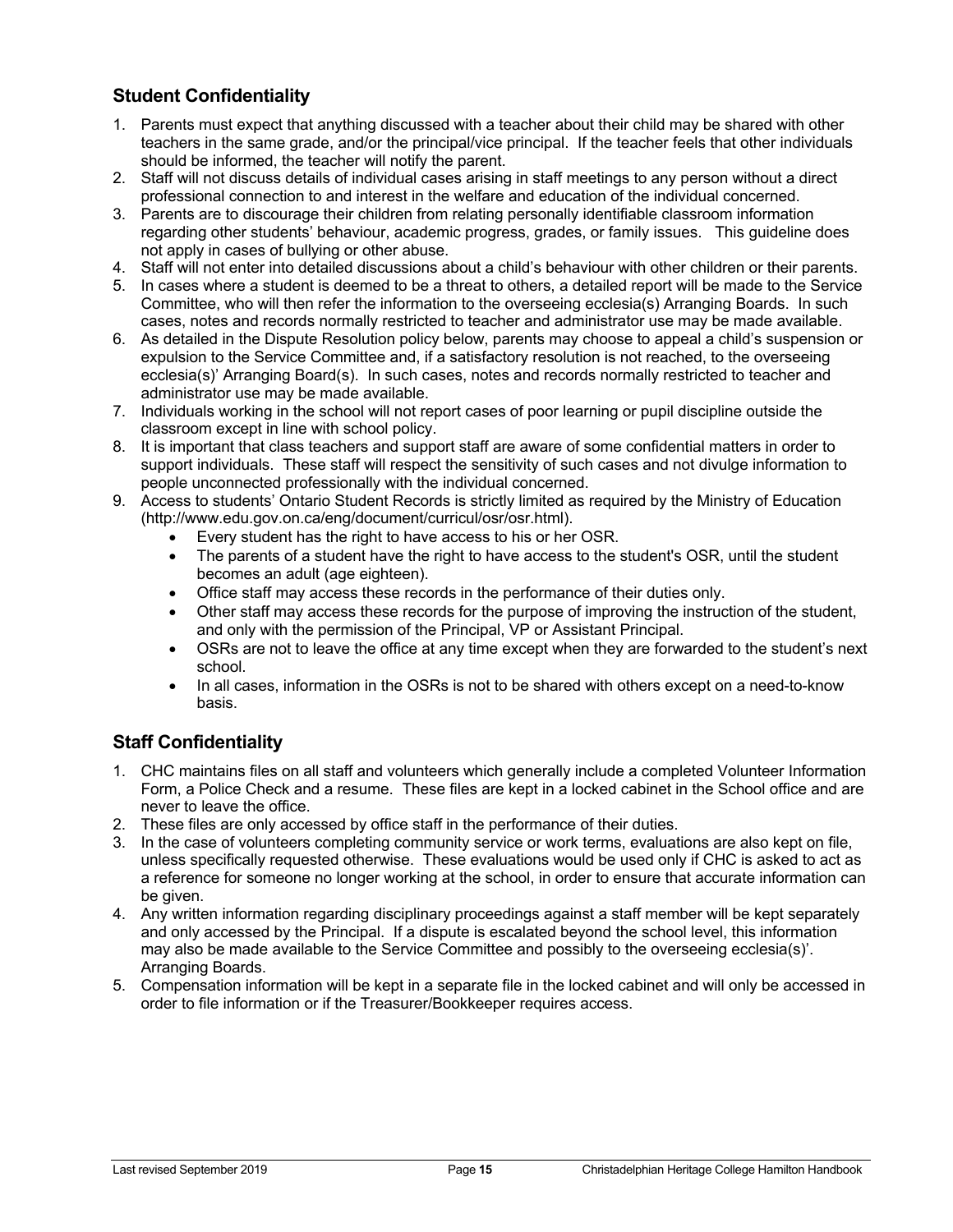## COMMUNICATION/CONSULTATION

*"To do good and to communicate forget not, for with such sacrifices God is well pleased" (Hebrews 13:16)*

- 1. **Effective communication** will be an important part of the success of the school. Communication between teachers and parents will be actively encouraged. It will take a number of forms.
	- Informal meetings, notes or telephone messages
	- Interviews regular parent-teacher formal and/or informal communication
	- Reports written report card on pupil progress (Three per year)
	- Newsletters to parents, individuals and ecclesias
	- Reports to the School Service Committee
	- Articles published in ecclesial magazines newsletters
- 2. **Consultation** will encourage the school family concept with mutual decision making and input from interested parties. Consultation may take the form of:
	- Phone chains
	- Newsletters
	- Questionnaires
	- Meetings including the Community Forum
	- Home meetings
- 3. The School Service Committee will provide an annual school report.

## CONDUCT AND DISCIPLINE

*"All things whatsoever ye would that men should do to you, do ye even so to them." (Matthew 7:12)*

*"The servant of the Lord must not strive; but be gentle unto all men, apt to teach, patient, in meekness instructing those that oppose themselves" (2 Tim 2:24-25)*

#### **Our Aim**

This policy is intended to outline ways to achieve and preserve Godly relationships in communication between all members of the College community. It is particularly designed to:

- encourage students to address conflict by the application of scriptural principles when dealing with both their peers and their seniors (adults), and in regard to their seniors,
- to reflect the additional obligation of respect
- emphasize the value of working together, and
- stress the importance of the avoidance of conflict.

#### **Our Spiritual Objectives**

In an endeavour to develop godliness, we should avoid conflict by respecting one another and working together, as illustrated by the following:

- *"As much as lieth in you, live peaceably with all men" Rom 12:18*
- *"Let your moderation (forbearance, gentleness) be known unto all men." Phil 4:5*
- *"There be no divisions among you" 1 Cor 1:10; 11:18*
- *"If we live by the Spirit, let us also walk by the Spirit" Gal 5:25*
- *"Love one another" Jn 13:34*

These spiritual principles can be reflected in our actions by:

- acting humbly, considerately, and with love towards one another.
	- reasoning the matters through with the other party when issues of difference occur.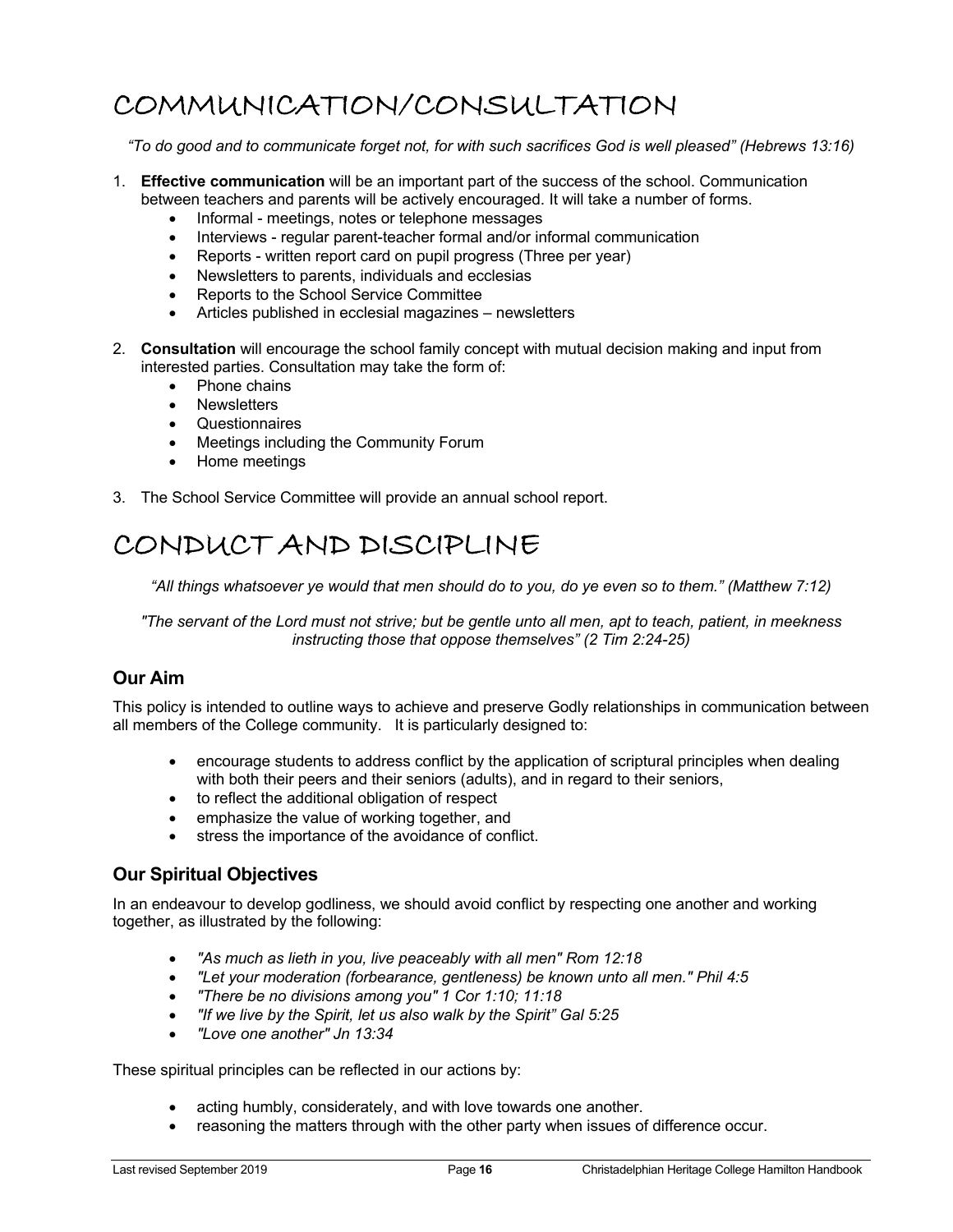• finding appropriate assistance to help resolve the matter, if the issue is not resolved.

#### **All parties have a Responsibility to Resolve a Dispute**

- **The Offender to the Offended** *"If thou bring thy gift to the altar, and there rememberest that thy brother hath ought against thee; leave there thy gift before the altar, and go thy way; first be reconciled to thy brother, and then come and offer thy gift" Mat 5:23-24.*
- **The Offended to the Offender** *"Moreover if thy brother shall trespass against thee, go and tell him his fault between thee and him alone: if he shall hear thee, thou hast gained thy brother. But if he will not hear thee, then take with thee one or two more, that in the mouth of two or three witnesses every word may be established" Mat 18:15-17.*

#### **Guiding Principles**

1. Responsibility to one another

We live in a humanistic age where the rights of the individual are considered paramount; a time when men are lovers of self, proud, disobedient to parents, highminded, without respect for others, and embracing these values are never able to come to the Truth (2 Tim 3:1-7). We have not so learned Christ.

We should be focused upon our responsibilities to each other.

*For this is thankworthy, if a man for conscience toward God endure grief, suffering wrongfully. if, when ye do well, and suffer for it, ye take it patiently, this is acceptable with God. For even hereunto were ye called: because Christ also suffered for us, leaving us an example, that ye should follow his steps: who, when he was reviled, reviled not again; when he suffered, he threatened not; but committed himself to him that judgeth righteously. 1 Peter 2:19-23 (Phil 2:5-11; Jn 13:13-15; Luke 22:24-26).*

2. Causes for Many Disputes

The great cause of many disputes is pride and anger. Paul, in warning of how pride is a cause of division to those walking in rank says*; "let us not be desirous of vain glory, provoking one another, envying one another", Gal 5:26.*

In speaking of uncontrolled emotion he says;

*"Let all bitterness, and wrath, and anger, and clamour, and evil speaking, be put away from you, with all malice: and be ye kind one to another, tenderhearted, forgiving one another, even as God for Christ's sake hath forgiven you" Eph 4:31-32.*

- 3. The Principles that Should Override the Conduct of All
	- Our attitude to others:

*"Let nothing be done through strife or vainglory; but in lowliness of mind let each esteem other better than themselves. Look not every man on his own things, but every man also on the things of others"; Phil 2:3-4.* 

*"Whatsoever ye would that men should do to you, do ye even so to them" Matt 7:12.*

The question we must ask ourselves:

*Why do ye not rather take wrong? why do ye not rather suffer yourselves to be defrauded?; 1 Corinthians 6:7.*

The objective in view: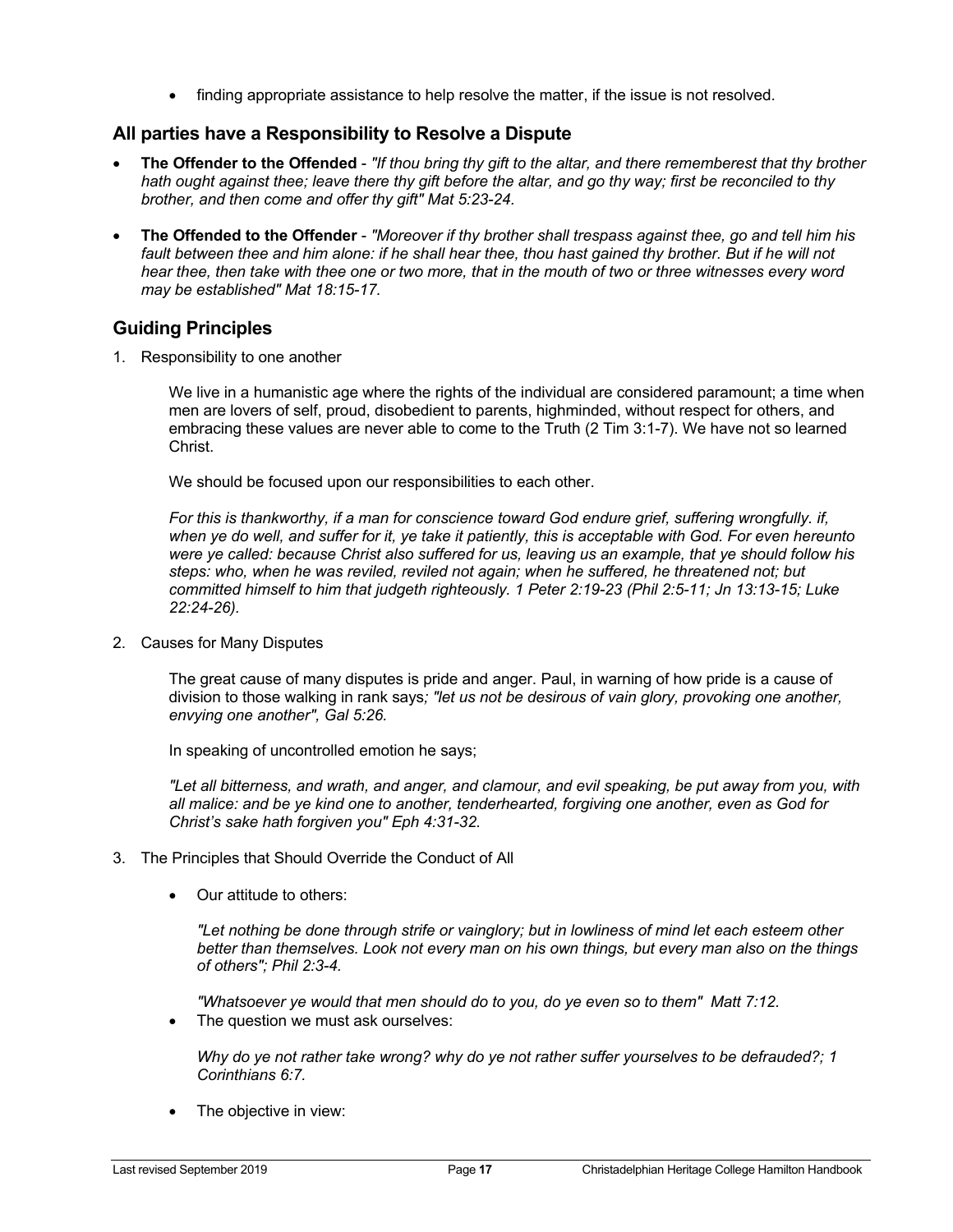*"Seek peace and ensue (to earnestly pursue after, to acquire) it"; 1 Peter 3:11.*

#### 4. Communication Breakdown

When it comes to a breakdown in communication and the need to resolve differences there are generally two major matters that are important:

The right or wrong of the point(s) at issue

In respect to this, the questions that must be asked include:

- $\circ$  Is the issue important enough to take further? In coming to a decision on this matter the injunctions found in paragraph 4.3, "The Principles that Should Override the Conduct of All", should be considered.
- $\circ$  Is there a possibility for a misunderstanding? If so, seek clarification carefully and humbly, doing unto others as you would have them do unto you (Mat 7:12).
- The relationship between the protagonists

This, in many cases, may be more important than the issue itself. The relationship referred to here is dealt with under each of the areas of conflict that follow.

5. The Role of Parents

Parents have a particular responsibility in this matter. They are the first teachers of their children and need to be perceived by their children as positive role models of dispute resolution in the home and then in the ecclesia, at work and within the College. In most cases they will be the first adult to be aware of a dispute, particularly if it involves their child, and their initial response is particularly important in either resolving an issue or escalating it. It is natural for parents to defend their children but not necessarily wise. Worse still is for a parent to defend their child when in the wrong. Levi was elevated before all Israel because they stood for rightness notwithstanding the hurt that it brought upon their own family (Deut 33:8-10).

The greatest trap for a parent is to accept the story of their child and base their immediate reaction upon what their child has said. Whilst the child may not be accustomed to telling untruths, they may not be telling (or even know) the whole truth. Proverbs 18:13

Should the dispute involve an adult, such as a teacher, parents are encouraged to support the standing that should be had by an "elder" in the eyes of their child in their reaction. To this end parents are asked not to speak derogatorily about any member of the staff of the College in the hearing of their children.

#### **Areas of Conflict**

1. Conflict between students

Many points of difference between students resolve themselves leaving no resentment. While it would have been better if no conflict arose in the first place, in these circumstances the process of conflict resolution has no real application.

However, in respect to more serious differences that may develop, students are encouraged to:

- attempt to discuss the matter with their antagonist alone. If this is unsuccessful, or not possible then
- seek some form of arbitration. This arbitration may involve a teacher or a parent (or both) or if not resolved at that level, by a senior teacher or the Principal.
- 2. Conflict between students and adults (staff, volunteers or parents)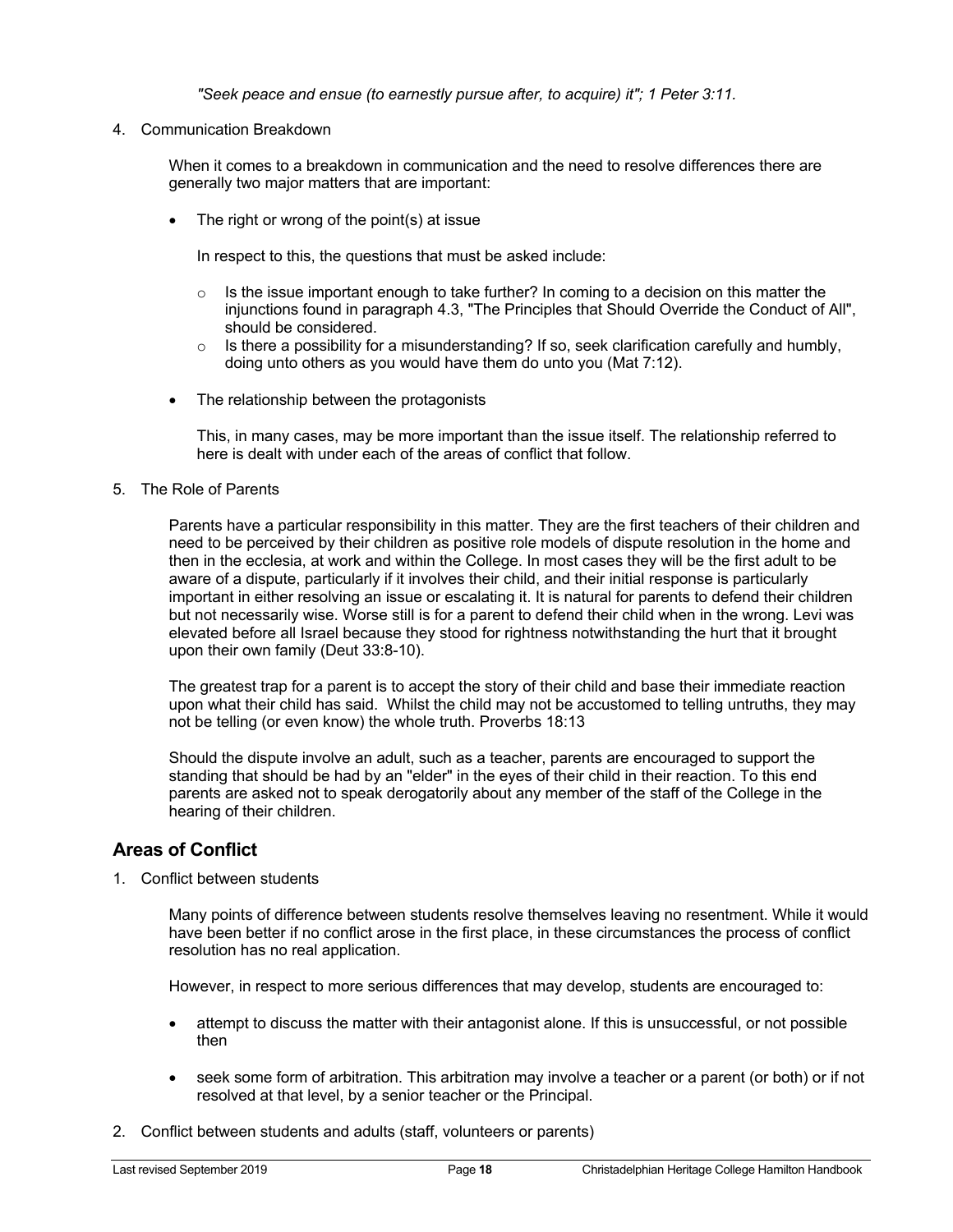Whilst the same process described below in Areas of Conflict should apply to the resolution of all conflicts, when the conflict is between people of different standing (such as between a student and an adult) each party should, in addition, reflect in their response and demeanour, their respective standing as follows:

The attitude that should be exhibited by the junior to a senior (ie by a student to a staff member or other adult) is expressed in the following scriptures:

- *"Likewise, ye younger, submit yourselves unto the elder"; 1 Peter 5:5.*
- *"Let as many servants as are under the yoke count their own masters worthy of all honour, that the name of God and his doctrine be not blasphemed. And they that have believing masters, let them not despise them, because they are brethren; but rather do them service, because they are faithful and beloved, partakers of the benefit"; 1 Tim 6:1-2 (Eph 6:5-8; Col 3:22-25; Titus 2:9-10).*

The attitude that should be exhibited by the senior to the junior (ie staff member or adult to a student) is outlined in the following:

- *"Fathers, provoke not your children to wrath"; Eph 6:4; Col 3:21.*
- *"Masters, give unto your servants that which is just and equal; knowing that ye also have a Master in heaven"; Col 4:1 (Eph 6:9).*

#### 3. Conflict involving parents

- *With the operation of the College*  If a parent has a personal concern about a matter which relates to the operation of the College (which may or may not involve his/her child), the parent is encouraged to take up the matter directly with the Principal. In the event that the matter cannot be resolved with the Principal, it should be referred to the Chairman of the Service Committee.
- *With a teacher* If the matter relates to the actions of a particular teacher in relation to their child, the parent should take the matter up directly with the teacher concerned. In the event that the matter cannot be resolved with the teacher, it should be referred to the Principal.
- 4. Conflict involving other adults

All comments and concerns should first be addressed with the individual involved, if applicable.

If the problem is not resolved, or is a matter of general concern, the issue should be taken up with the principal or vice principal.

#### **Rules**

- No violence (hands off): i.e. hitting, pushing, spitting, pinching, punching, tripping, play fighting, intentional body contact, or throwing objects.
- No swearing, yelling, interrupting, teasing, rudeness, verbal abuse, putdowns, rumors, or threatening.
- No bullying, stealing, lying, or cheating.
- No running in the building.
- No gum allowed on school grounds.
- No toys or valuables from home unless permission is granted.
- No cell phones, or any electronic multimedia devices, without staff permission.
- No littering.
- No leaving the school grounds without permission.
- No vandalism or harassment will be tolerated.

#### **Infringement of Code of Conduct (for the detailed process see the Discipline Procedure)**

The student will be spoken to by a staff member and the incident may be recorded.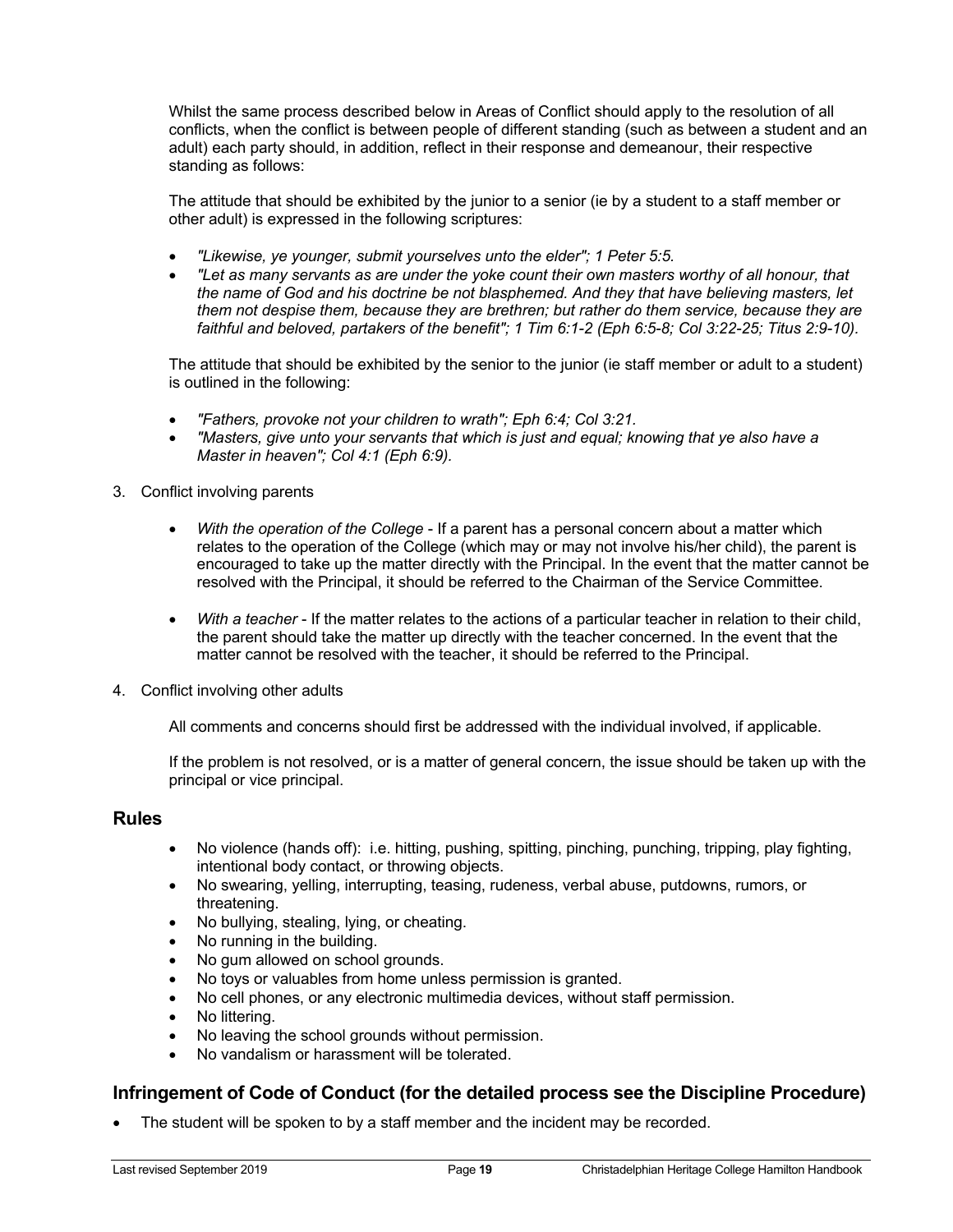- As appropriate, consequences will be administered and reparation (including apologies) sought.
- As detailed below, the incident may be escalated to CHC's administration.
- For incidents of willful damage to school or personal property, reparation will be sought in a letter to the parents.
- Behaviour which affects the safety, morality or spirituality of others will result in further action, which may include suspension or expulsion.

#### **Discipline Procedure**

**Aim:** *Recovery of the offender, guiding the student to recognize the consequences of their actions and encouraging changes to their behaviour.*

**Punishment:** *No form of corporal punishment is to be administered by any staff member at any time during school hours.*

#### **Monitor - Outside the Classroom**

(playground, lunchroom, devotion, specialized subjects/activities)

- deal with the incident using common sense and applying the principles of Christ
	- listen to all sides
	- seek out adult witness if needed
	- enforce time-out only (time dependent upon seriousness of incident)
	- inform student's teacher of all incidents (verbally or in writing)

#### **Teacher - Inside the Classroom**

- record incident in classroom records
- note if incident isolated, recurring, serious
- inform parents if necessary
- enforce (further) discipline i.e. time out, lines, chores, work sheets, "Story Plan Consequence"
- conclusion of discipline if resolved

#### *If warranted*

#### **Principal, Assistant Principal, Vice Principal**

- monitor discipline
- involvement when teacher deems necessary i.e. serious or repeated offence
- support the actions of the teacher with regards to the form of discipline administered
- involvement where conflict of interest exists between adult & child
- follow up if necessary
- only with agreement of 2 principals shall a decision be made to suspend or expel students
- in the absence of the above administration, a teacher may carry out suspension with the consensus of two additional staff members

#### *In situations involving suspension or expulsion*

#### **CHC Service Committee**

- will be informed in cases of suspension, but without details unless the Principal feels it is necessary (when the student may pose a threat to others) or if parents wish to appeal a suspension
- will be informed in cases of expulsion, but may not include details unless the Principal feels it is necessary (when the student may pose a threat to others) or if parents wish to appeal an expulsion
- In cases when the student is deemed to be a threat or an appeal is filed, the Service Committee will have access to records and notes taken by the teaching staff and principal if required.

*In situations involving suspension or expulsion* **Overseeing Ecclesia(s) Arranging Boards**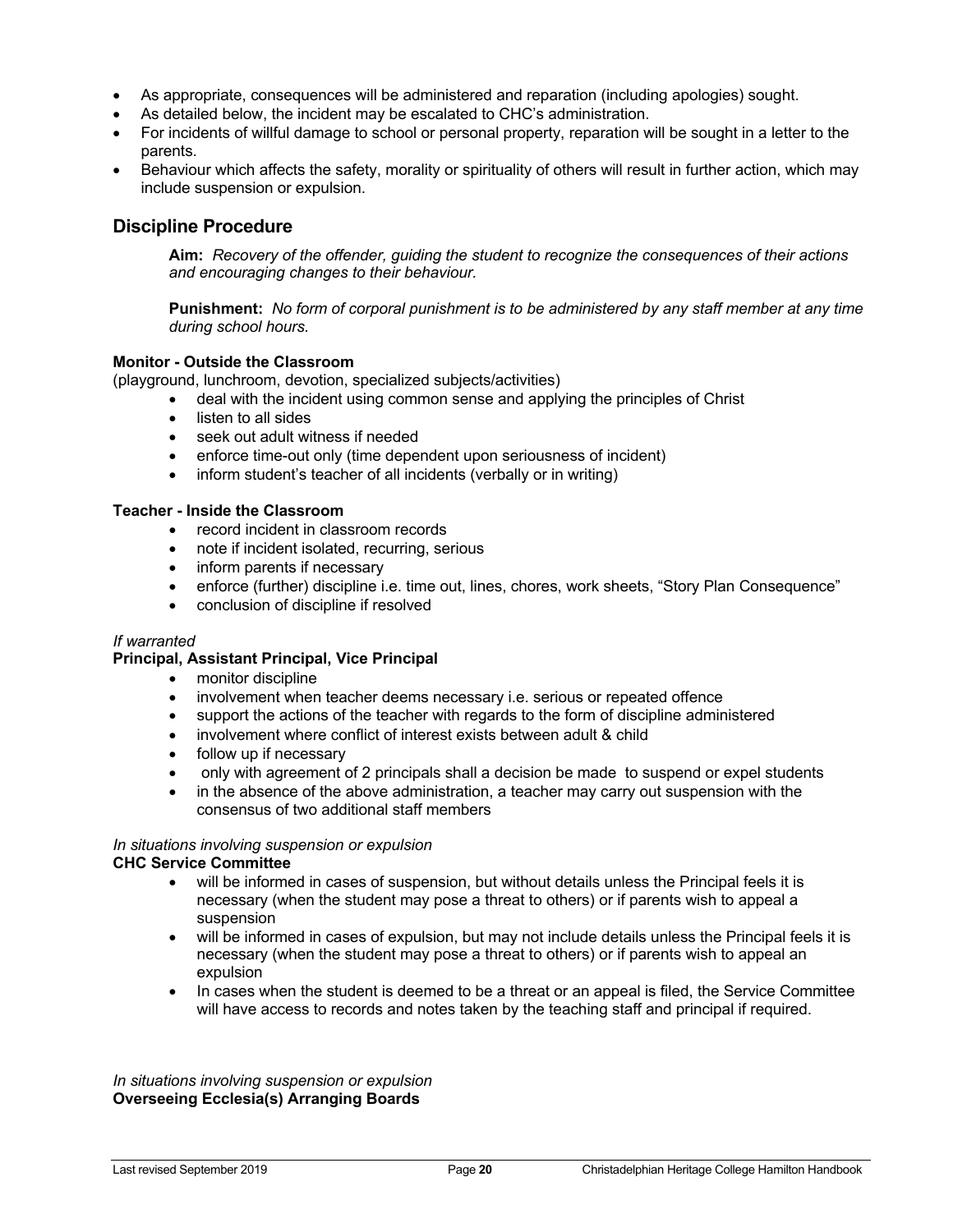- will not be informed in cases of suspension unless damage has been done to the ecclesial building or grounds, in which case information will include details of the incident, but may not include details of the responsible party
- will be informed in cases of suspension with incident and student details if the Service Committee and Principal deem the student to be a threat to others, or if parents wish to appeal a suspension beyond the Service Committee.
- will be informed with details in cases of expulsion when the Principal and Service Committee agree that a student poses a threat to others or if parents wish to appeal an expulsion beyond the Service Committee.
- in cases where the Principal and Service Committee deem the student to be a threat, or an appeal is filed, the Arranging Board(s) will have access to records and notes taken by the teaching staff and principal if required.

#### **Dispute Resolution Procedure – In cases where differences cannot be resolved between individuals** (eg. Parent vs. school decision)

*"If thy brother shall trespass against thee, go and tell him his fault between thee and him alone…" (Matthew 18:15)*

- This procedure is to be used when an individual has a concern or complaint with a staff member and/or a student regarding a student, policy or a staff member's behaviour or wishes to appeal a decision made by the school administration.
- This procedure is to be used only in circumstances when no immediate resolution to a concern or complaint has been established.
- All incidents are to be treated confidentially with those involved.
- After any step in this process, a resolution may be reached and the rest of the process will not be required.

*In cases where the dispute does not involve a member of the school administration:*

- 1. Contact the responsible staff member in question directly (one on one).
- 2. Engage the principal or assistant principal (if applicable) or vice-principal in a three way discussion involving the individual, staff member and (one of) the principal, vice principal or assistant principal.
- 3. Meet with the staff member involved and two administrative staff members (i.e. principal, assistant principal, vice-principal)
- 4. Meet with two administrative staff members (i.e. principal, assistant principal, vice-principal) and a majority of the Service Committee.
- 5. If deemed a serious issue, the service committee will present the information to the Arranging Brethren of the overseeing ecclesia(s) for their involvement in reaching a resolution.

*In cases where the dispute involves a member of the school administration:*

- 1. Contact the responsible staff member in question directly (one on one).
- 2. Engage the other member(s) of the administration in a discussion with the responsible staff member.
- 3. Meet with all administrative staff members (i.e. principal, assistant principal, vice-principal) and a majority of the Service Committee.
- 4. If deemed a serious issue, the service committee will present the information to the Arranging Brethren of the overseeing ecclesia(s) for their involvement in reaching a resolution.

## BIBLICAL LIFESTYLE

CHC is a religious institution providing a Biblical education, and it believes that its role is to work in conjunction with the home to develop students to be Christlike. On those occasions in which the atmosphere or conduct within a particular home is counter to, or in opposition to the biblical lifestyle the school teaches, the school reserves the right, in cooperation with the Book Road Arranging Brethren, to refuse admission of an applicant of a student or to discontinue enrollment of a student. This right of the school will apply to the acceptance and/or continuance of teachers and volunteers at Heritage College. This includes, but is not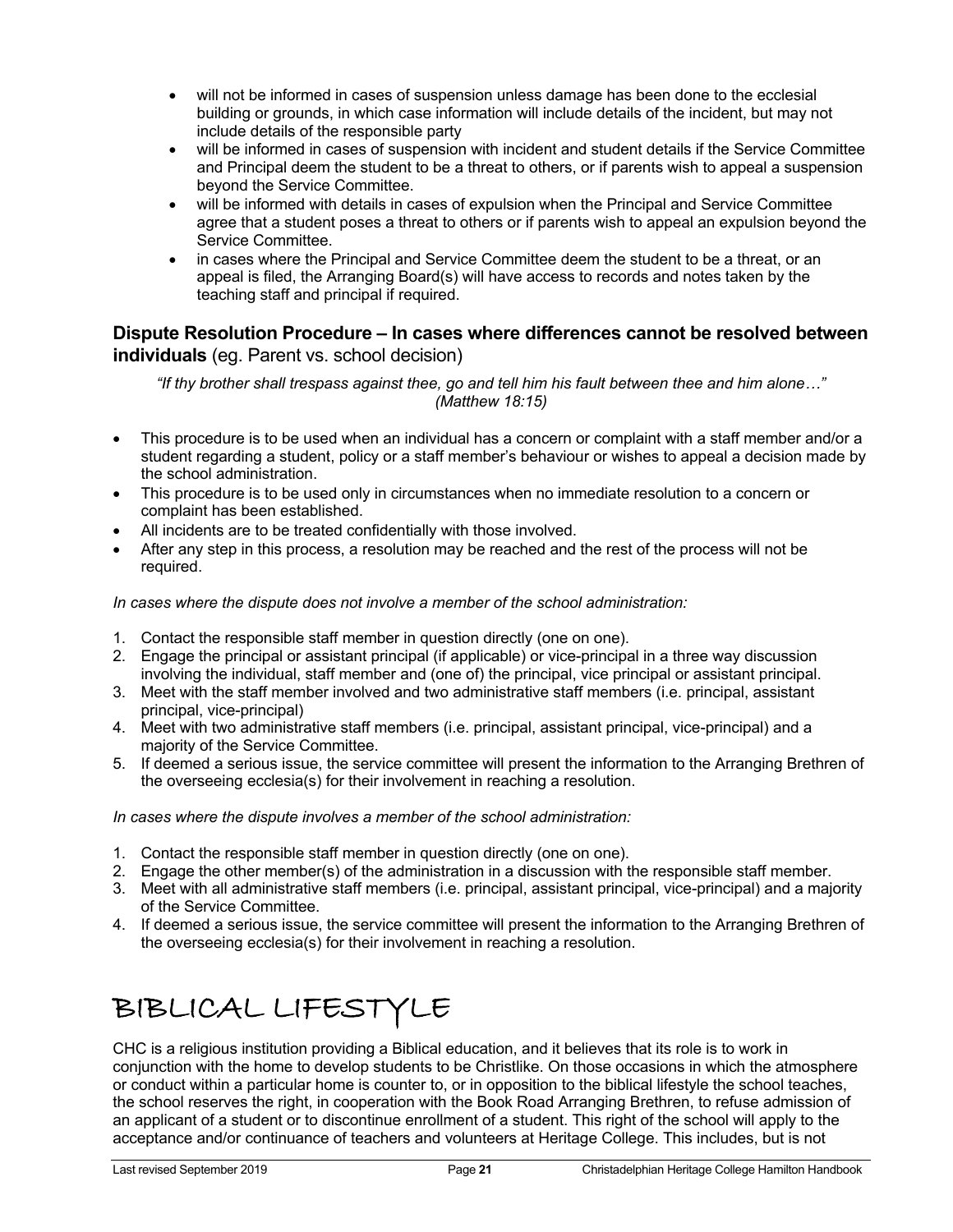necessarily limited to, living in, condoning, or supporting sexual immorality (fornication or adultery); practicing homosexual lifestyle or alternative gender identity; promoting such practices; or otherwise having the inability to support the moral principles of the school (Leviticus 20:13, Matthew 19:4-6, Romans 1:26-27, I Corinthians 6:9-10). In these circumstances, we will seek to support the spiritual growth of the young person.

## MOBILE DEVICE/SOCIAL MEDIA POLICY

CHC acknowledges that many students have mobile phones and/or Personal Electronic Devices (PEDs). Due to the increased ownership of these items, it is necessary to have rules in place in order to maintain a safe and respectful learning environment.

We ask that all students, in elementary and high school levels, not use their cell phones at any time on school property, including before and after school hours. It is best that such devices are not even brought to school, to prevent the temptation of use. The following rules apply to mobile phones and all PEDs.

- · Mobile phones must be turned off and out of sight during school, including recess and lunch time.
- Students are not to text, answer calls or make calls on school property.
- · Mobile Phones are brought to school at the student's own risk. The school accepts no responsibility for lost or stolen phones or PEDs.
- When parents need to contact their children or any other student during the day, it is appropriate to make contact via the school office, not via a student's mobile phone or PED.
- · Mobile phones and PEDs that are seen by staff will be confiscated and returned at the end of the day or at some later time if any of the above rules are not followed. If mobile phones or PEDs are continually misused by an individual student, some other consequence imposed by the Principal or Vice-Principal.
- · Another new and more common version of a PED is a Smart Watch (i.e. apple watch, etc.). We ask that students not wear these to school. If they are worn, they will be asked to be removed, and placed in the office until the end of the day.

#### **Facebook and other Social Media**

Be sensible about what you post on Facebook or any other online forum. Parents and students should avoid communicating online in any defamatory or derogatory way about any other student, staff member or the school in general. Unacceptable online communication my lead to serious consequences, including expulsion. It is good to keep in mind that the Facebook rules indicate that a child must be 13 years old before opening a Facebook account, and as we obey the laws of the land when they are not in opposition to the laws of God, we should hold to that rule.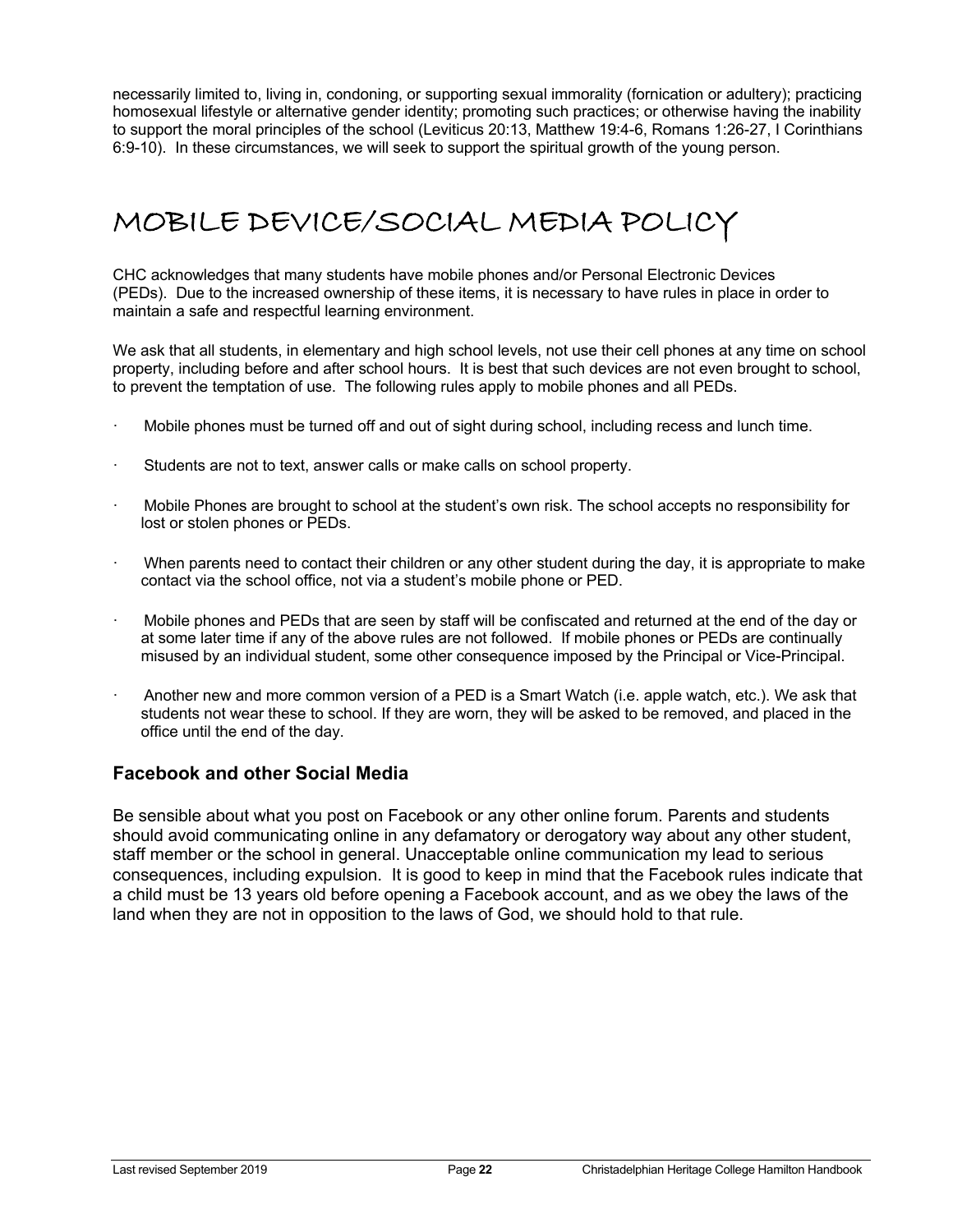## STAFF REQUIREMENTS

*"The servant of the Lord must not strive, but be gentle unto all men, apt to teach, patient, in meekness instructing those that oppose themselves…" (2 Timothy2:24)*

CHC staff members (principals, teachers, administration) are appointed by the Service Committee according to the constitution of the school (4.3). All staff are required to undergo a police check upon commencement of volunteer term and submit same to the school office. Teachers are also requested to submit a work history upon commencement of their volunteer term. Any information will be kept on file in the school office.

Teachers will be appointed to meet the logistical needs of the school and the requirements of the Ministry of Education. At times it will not be possible to meet these needs from the existing resources within the Christadelphian Amended Fellowship. It may be necessary to solicit this expertise from outside our immediate community. These opportunities will be examined on an individual basis by the Service Committee.

In cases where the individual is a Christadelphian from a different fellowship, the following policy will be in effect:

- 1. The brother or sister may be requested not teach any part of the Bible curriculum.
- 2. The brother or sister will agree not to engage in discussion, formally or informally, that will bring up areas of controversy that have affected our communities.
- 3. The brother or sister will be personally interviewed by at least 2 committee members (who when possible are not related to the candidate) and appropriate background and reference checks may be conducted.
- 4. The committee at their discretion may report to the parents in writing, providing opportunity for feedback and/or recommendations.
- 5. The committee will review the situation and make a recommendation to the Arranging Board(s) of the overseeing ecclesia(s) for final approval.

In cases where the individual is a non-Christadelphian, the following policy will be in effect:

- 1. The individual will agree to abide by CHC's code of conduct and to uphold Christian morals and ethics while on duty with the understanding that any infractions will be promptly addressed and may result in termination at the discretion of the committee.
- 2. Individuals will agree to not teach any part of the Bible curriculum.
- 3. Individuals will agree not to engage in discussion, formally or informally, that will put forward personal beliefs, nuances or teachings.
- 4. Individuals must agree to be appropriately monitored under full time supervision.
- 5. Individuals will be personally interviewed by at least 2 committee members (who when possible are not related to the candidate) and appropriate background and reference checks will be conducted.
- 6. The committee at their discretion may report to the parents in writing, providing opportunity for feedback and/or recommendations.
- 7. The committee will review the situation and make a recommendation to the Arranging Board of the overseeing ecclesia(s) for approval.

CHC staff will meet at least every two months, monthly if possible. Discussion will include new policies, curriculum, upcoming events, scheduling etc.

## PARENT HELP

*"Look not every man on his own things, but every man also on the things of others. Let this mind be in you which was also in Christ Jesus." (Philippians 2:4-5)*

- 1. Parent help within the school will be actively encouraged.
- 2. Any volunteer position that requires contact with students will require the completion of a police check, for which CHC will cover the cost, if any.
- 3. Teachers will reserve the right to work with pupils without assistance and uninterrupted if they so choose.
- 4. Furthermore, it is an expected courtesy that every parent let the teacher know when he/she would like to come into the classroom. Making a mutually convenient time to speak to a teacher will ensure that parent's needs will be heard without distraction or interruption.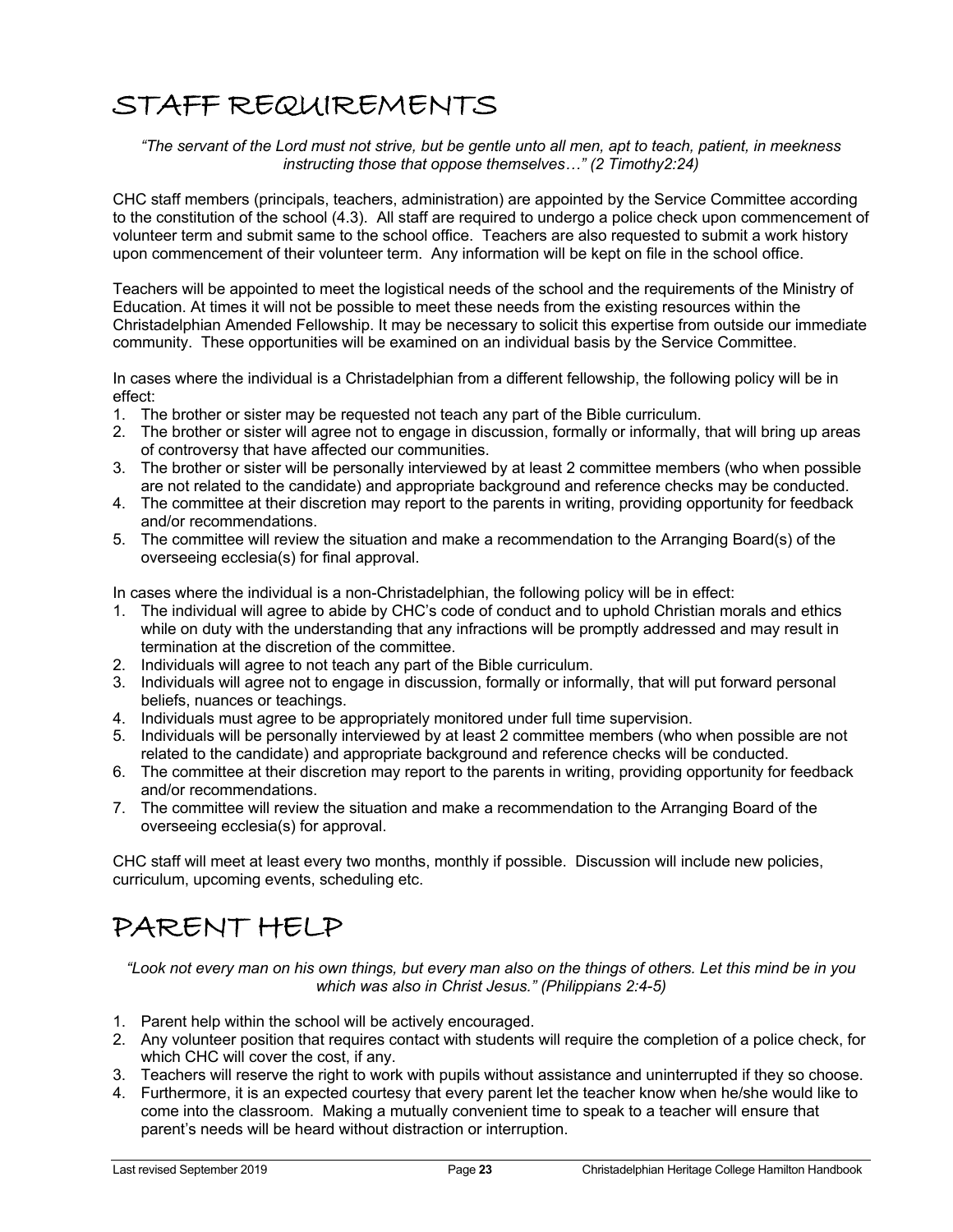- 5. Parent help is most useful when needs of the class and the teacher are considered along with the individual needs of their own child.
- 6. Parent concern about the needs of their child in the class should be discussed with the teacher at a mutually arranged time.
- 7. Confidentiality of information gathered from teachers, pupils and classrooms is imperative for the efficient harmony of the school.
- 8. Where a parent is out of fellowship with their home ecclesia, they will not be permitted to act in a supervisory role involving any school activities. They will be permitted to attend school functions as a parent or guardian (i.e. observer, driver). The school community is encouraged to act kindly and helpfully to this individual in an attempt to bring about reconciliation.
- 9. Additional opportunities for parental contributions include serving on subcommittees (ie. Fundraising), helping with driving, helping with Fun Lunches, etc. See Volunteer Information Form for additional ideas.
- 10. Parents are encouraged to participate in the General Meeting in May.

## MONITOR DUTIES

#### **Weather**

When it is raining, students must remain indoors. If it is drizzling, older students may go out, but younger ones will be kept in at the teacher or monitor's discretion. This is to avoid students having wet clothes.

When it is -15 Celsius, students will remain indoors as a general rule, however at the principal, teacher or monitor's discretion, students may go outdoors.

#### **Morning Monitor Duties**

There are no formal monitors on duty; however, parents may not drop off students unless there is an adult in the school building. Students are welcome to enter the school upon arrival (only if an adult is present) through the east entrance doors.

#### **Lunchtime Monitor Duties**

#### **Lunch Schedule**

Prayers will be given in class prior to lunch dismissal. 12:15 - 12:30pm Students to eat lunch in the lunch room (7/8 classroom) 12:30 - 1:00pm Outdoor recess 1:00pm Ring bell for entry

#### **Lunchroom**

We have a "15 minute rule" in effect, which means that all the children will sit for at least 15 minutes to eat lunch. This prevents the students from hurrying to get outside instead of finishing their lunches. Students that require more than 15 minutes are welcome to remain and finish their lunch.

First aid kits are located in the office and in the 7/8 classroom.

Warming Food:

• Students are not permitted to warm food. The microwaves are for staff use only. If parents are volunteering at the school they may assist only THEIR children to warm their lunch.

Monitoring:

- Walk around and monitor students to ensure they eat their main meal before dessert.
- Open containers for younger students.
- Students are to remain in seats until dismissed to playground as per the 15 minute rule.

Dismissal to playground: (an adult to remain in the lunchroom)